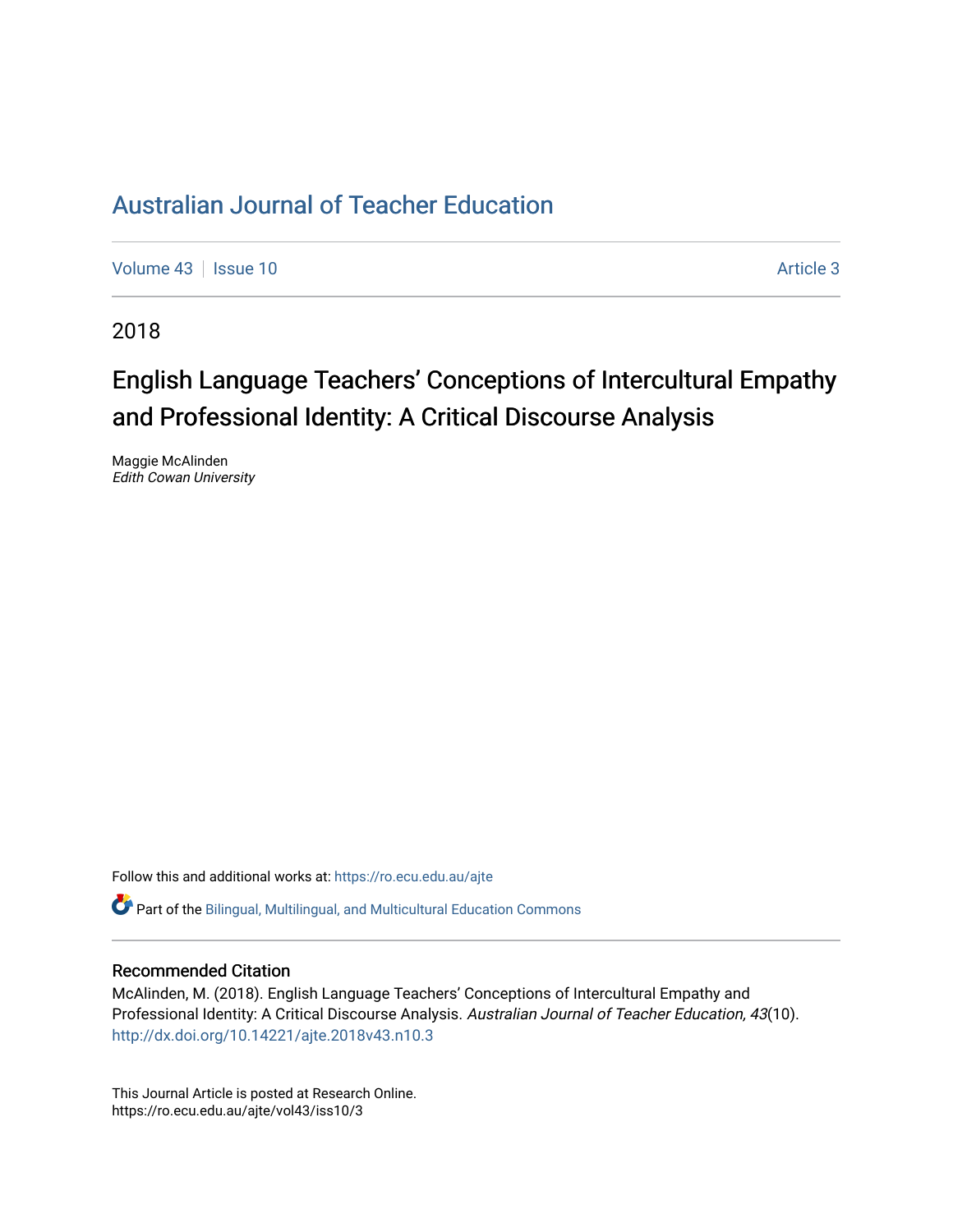## **English Language Teachers' Conceptions of Intercultural Empathy and Professional Identity: A Critical Discourse Analysis**

Maggie McAlinden Edith Cowan University

*Abstract: English language teaching is intercultural in nature, and like all human activity, involves emotion and emotional understanding. Empathy is a means through which people can understand and express concern and care for one another. This article focuses on findings from a qualitative study that explored intercultural empathy in a culturally and linguistically diverse educational setting in Australia. A constructivist grounded theory research design was combined with Critical Discourse Analysis to develop theory inductively. An interpretation of the data as Discourse found connections and tensions in participants' conceptions of themselves as empathic, interculturally effective teachers.*

## **Introduction**

Intercultural competence is essential in English language teaching, and English language teachers develop intercultural empathy through interacting with English language learners. Researchers define and research intercultural competence differently across and within disciplines and cultures (Deardorff, 2011). The current study adopted a definition of intercultural competence as relational, and as a mediator of communication at the boundaries between cultures, not as a means to create bridges across cultures (Kramsch, 1993, 2011). At these boundaries, ideological divisions and differences are revalued and irreducible differences explored. Meaning is renegotiated beyond national identity and language, as Kramsch (1993) explains:

*Through dialogue and the search for each other's understanding, each person tries to see the world through the other's eyes without losing sight of him/herself. The goal is not a balance of opposites, or a moderate pluralism of opinions but a paradoxical, irreducible, confrontation that may change one in the process. (p. 231)*

Layperson and academic conceptions of empathy subsume the idea that through empathy we can know what others feel and think – somehow we can temporarily *become* others (Min, 2001, Deardorff, 2011). In contrast to this, the current study adopted the Russian concept *vzhivanie* (living into) (Bakhtin, 2004). Through *vzhivani*e, one retains one's "outsidedness" in intercultural encounters; one remains distinct from others; "the place of another is entered while maintaining our own place and outsidedness; the self is not abandoned nor its viewpoint" (Bakhtin, 2004, p. 7).

Empathy is commonly included as a core element of intercultural competence (Witte, 2014; Deardorff, 2011), and teacher empathy is a growing and important focus of research in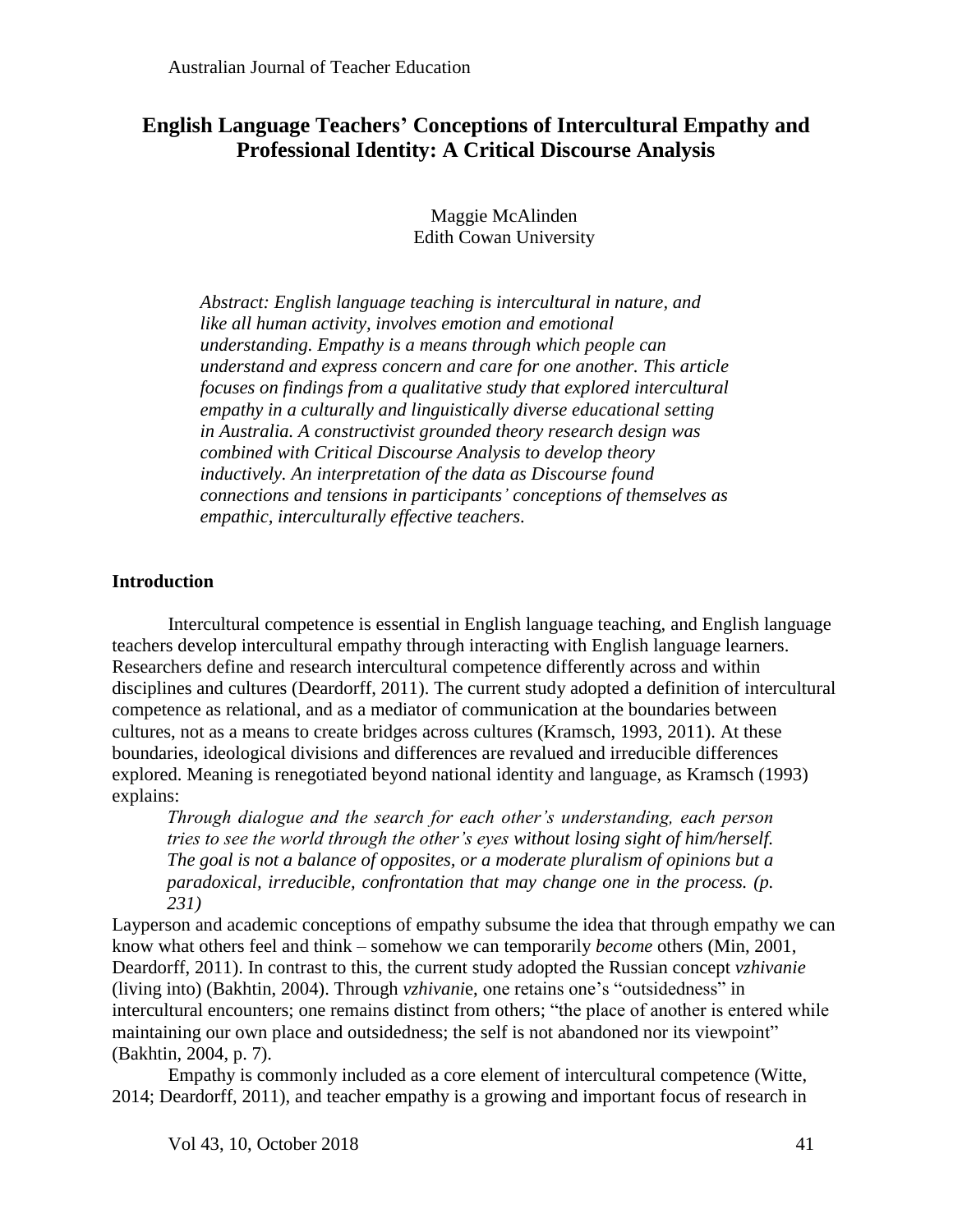multicultural education (Dolby, 2012, Tettegah, 2016). Yet there is limited discussion or research on the role and significance of empathy in English language teaching or other educational settings. Likewise, the fields of education and English language teaching pay limited attention to empathy and its meaning and significance in interculturally competent teaching. The study discussed in this article responded to this gap. The study was the first of its kind to explore intercultural empathy in English language teaching. This article presents findings derived from a core category that connects empathy, intercultural competence, and identity. The study methodology of grounded theory included a preliminary and concurrent literature review. The preliminary review found that empathy was under-researched in education and that there were no studies on empathy in English language teaching. As the data collection and analysis commenced, a concurrent literature review formed a secondary source of data to explore the theoretical direction of the study. At this stage, teacher empathy and teacher identity emerged as significant.

This article begins by discussing key ideas from the preliminary and concurrent literature reviews, and introduces the concepts of empathy, teacher empathy, and teacher identity. It then explains the research approach and processes. A presentation and discussion of findings follow and the article concludes with implications, insights and limitations.

## **Empathy in Psychology**

From its earliest inception, empathy has been central to one of the great puzzles of  $20<sup>th</sup>$ century Western philosophical and psychological thought; that is, how we can understand others. Desire to solve this puzzle, brought the concept of *einfühlung* (feeling with) (Verducci, 2000; Jahoda, 2005) from near-obscurity in German aesthetics into mainstream Western psychology and education. *Einfühlung* made its transition into English via the Greek *empatheia* (in suffering or passion) (Jahoda, 2005). In English, the term empathy was used to describe a natural capacity to feel what we perceive or imagine; empathy was a "process of humanising objects, of reading or feeling ourselves into them" (Tichener, 1924, p. 417). This theory of aesthetic appreciation was adopted by Sigmund Freud (Freud, 1921), Carl Rogers (1957) and Heinz Kohut (1978) who saw empathy as central to the psychoanalyst's capacity to understand clients. At this time, although it was widely accepted that empathy included feeling and understanding emotion, psychotherapists privileged cognitive conceptions of empathy over affective ones.

In cognitive and social psychology, research has focussed primarily on how empathy varies in individuals. This research approached empathy from within a positivist model of research (Verducci, 2000; Wispé, 1987). In this domain, experts have been unable to agree on a single definition of empathy (See Zickfeld, Schubert, Seibt, & Fiske, 2017, Cuff, Brown, Taylor, & Howat, 2016). As a result, a large number of instruments, including the Hogan Empathy Scale (HES) and the Interpersonal Reactivity Index (Davis, 2018), have been developed to measure empathy. Despite a number of key reviews in psychology calling for a new approach to the study of empathy, including the study of various kinds of empathy (Duan & Hill, 1996; Gladstein, 1987; Verducci, 2000), the trend to divide and measure empathy continues to date.

The current study responded to the need to understand empathy in new and different ways. In particular, a decision was made to use a qualitative approach to explore teachers' subjective experiences and conceptions of intercultural empathy and to build theory from this. The preliminary literature review uncovered a range of theoretical perspectives on empathy from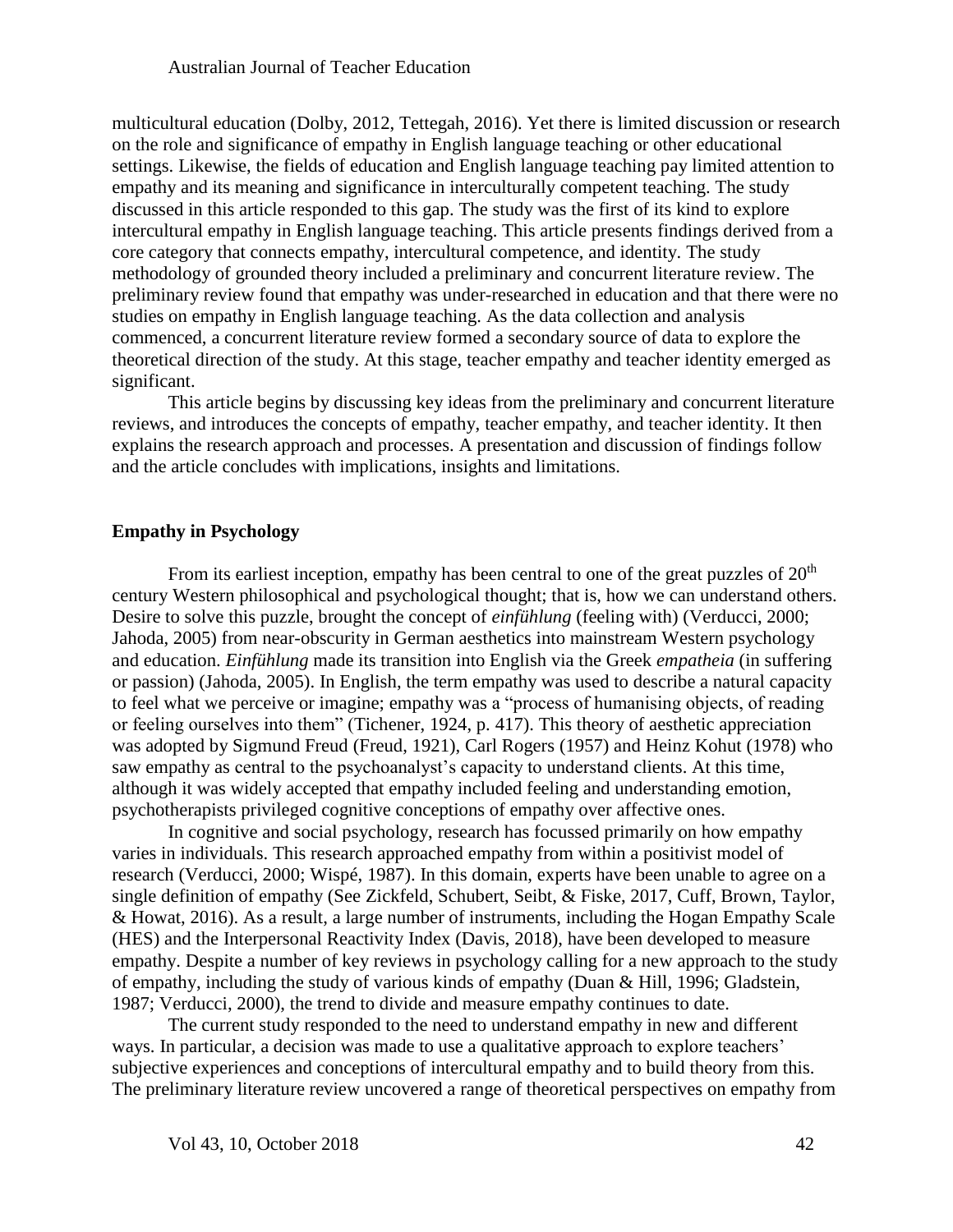the fields of psychology and education that informed the research design. This provided insight into why and how empathy had been studied and theorised historically. It also highlighted issues with the conceptualisation and study of empathy. The concurrent literature review supported the interpretation and discussion of the emerging findings. This process led to a focus on teacher empathy and teacher identity, which I discuss next.

## **Teacher Empathy in Education**

Research into empathy in education has mainly explored the significance of empathy in relationships and individual child morality. Within early childhood education, for example, empathy is linked to the social development of children and is believed to be central to the foundation of children's relationships with others (Sullivan, 1962, Klein, 1986, Feshbach, 1982). Quantitative studies of empathy in primary and secondary education have focussed on moral education (Hoffman, 2001), and have been concerned mainly with exploring how children learn empathy. Surprisingly, there is very limited research on teacher empathy in education and no studies of teacher empathy in English language teaching. However, studies of teacher empathy in teacher education point to the potential and significance of teacher empathy in interculturally effective teaching (Cooper, 2004, Tettegah & Anderson, 2007, McAllister & Irvine, 2002).

In teacher education, multicultural education is associated with empathy, social justice and civil rights, particularly in the United States. Educational researchers in the US argue that retaining empathy when teaching students from cultural and linguistic backgrounds that differ from their own is a challenge for both novice and experienced teachers (Tettegah, 2016, Dolby, 2012). Tettegah (2016) argues that low empathy has been shown to reflect prejudice and is associated with group membership. She argues that people may be unable to extend empathy to those who they perceive as belonging to a different racial group. A 2007 study (Tettegah & Anderson, 2007) explored bias among trainee high school teachers using The Interpersonal Reactivity Index (Davis, 2018). The study involved recording teachers' responses to a simulation that involved an African American child being victimised by a White child. The study found that White trainee teachers expressed more empathy for the White child than they did for the Black child. The study uncovered an inherent empathy bias among the trainee teachers. Other related research suggests that even when teachers have the best of intentions, they may resort to reduction and stereotyping of students when their understanding and experience is limited (Dolby, 2012).

Another significant US study (McAllister & Irvine, 2002) explored teacher empathy in a multicultural professional learning program that assisted high school teachers to work effectively with students from culturally and linguistically diverse backgrounds. The participants believed that participation in the program, which involved a simulation activity, had enabled them to further develop cultural sensitivity and increased their empathic behaviours in the classroom. While the study found empathy helped the teachers to be caring, supportive and culturally responsive, very few of the teachers were active in addressing institutional inequality and racism. However, the study highlighted effective strategies to foster teacher empathy and suggested that empathy may be more evident in the practices and beliefs of interculturally experienced teachers.

Cooper (2004) conducted a qualitative study of the role of empathy in teacher-pupil relationships and its relevance to moral modelling in the UK. According to Cooper, teacher empathy involves a high level of human concern for others, which enables teachers to care for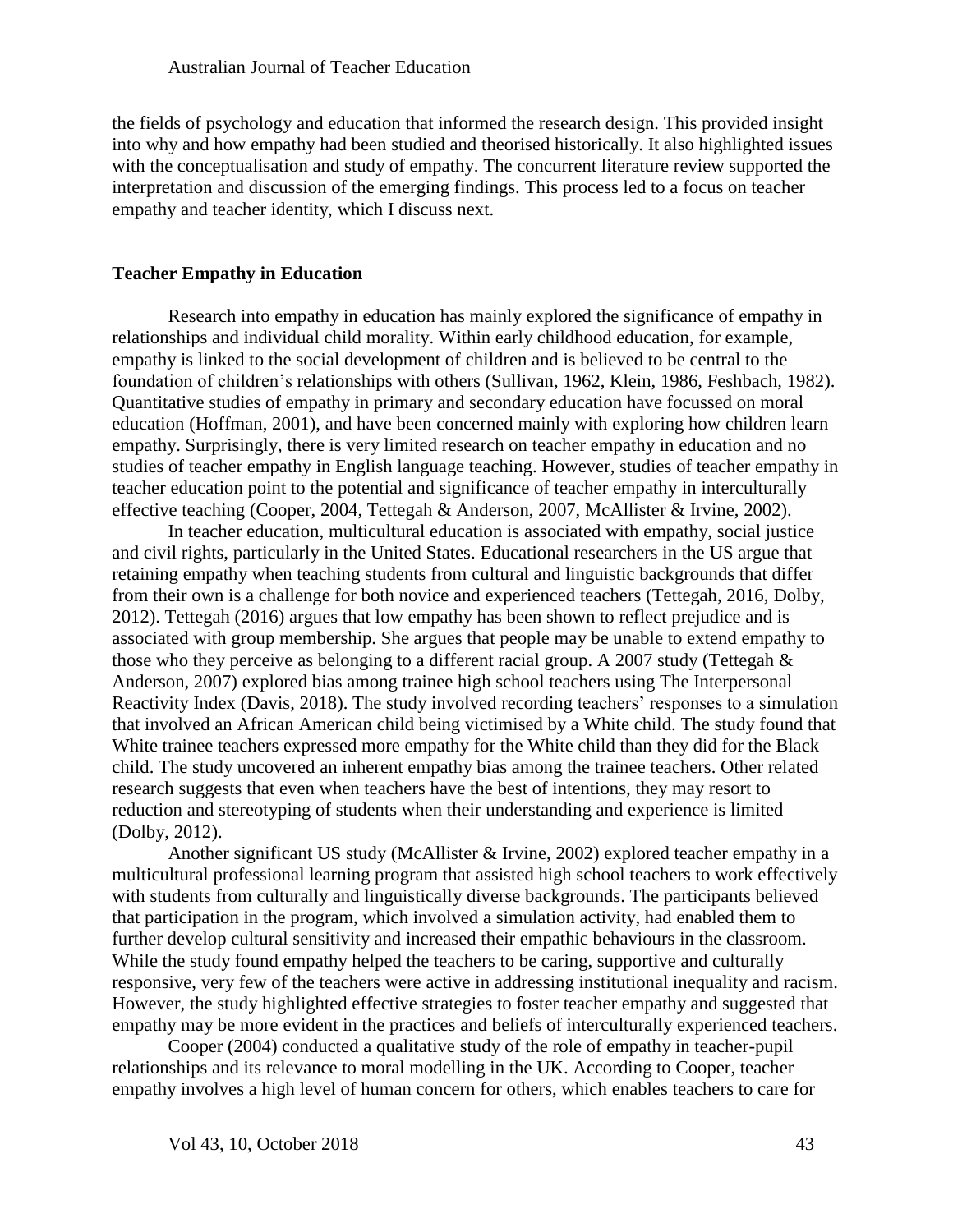and help students. Cooper's study used a combination of in-depth interviews and observations to find that empathy had powerful effects on relationships and behaviour and was fundamental to high quality learning. However, the economic and commercial considerations in the setting subverted and constrained the high moral aims of the teachers.

These studies foreground the potential of intercultural teacher empathy, but show how societal and individual factors such as group membership and institutionalised racism can reduce empathy in diverse settings. They also suggest that teacher empathy can be problematic if teachers assume that they know and understand students and equate their own experiences with those of students. In addition, the studies indicated that a qualitative research approach might be useful in exploring empathy in new and different ways.

#### **Teacher Identity**

The initial data analysis indicated that teachers' conceptions of themselves as empathic was associated with professional identity. Thus, the concurrent literature review explored this connection. Within the Australian educational context, the construct of teacher professional identity is ambiguous (Sachs, 2001, p. 124). Definitions vary according to the underpinning ontological and epistemological assumptions (Brubaker & Cooper, 2000). Orthodox understandings of teacher identity often refer to it as a set of qualifications, attributes and competencies (Sachs, 2001). The belief that one becomes a professional teacher when one acquires a qualification and learns a new set of rules for behaviour does not account for the complex process of being a teacher. It would have been incongruent with the design of the current study to define or describe teacher identity in terms of a set of constituent parts. Nor would it be consistent to conceptualise teacher identity as a stable, singular construct (Alsup, 2006); individual teachers can and do have more than one professional identity that changes over time (Chong & Low, 2009). Therefore, a conceptualisation that aligned with the study design proposed by Mockler (2011) was adopted. Mockler follows three key characteristics common to interpretive or qualitative research in defining teacher identity. First, it is "shifting and multiple" (p. 126) and it is constructed and negotiated through conversation and interpretation. Second, it is "framed through narrative" (p. 127). It is expressed and shaped through language within social interaction. Third, it is constructed and constituted through the interaction of personal histories and experiences within the professional context (p. 128).

Clark (2008) and Sachs (2001) adopt a Foucauldian perspective of teacher identity. They view it as constructed within the hegemony of dominant discourses. Discourse is discipline or practice. Alsup (2006), however, draws on the work of Gee (2000) to offer a less totalising view of the role of discourse in shaping teacher identity. Alsup (2006) argues that individual teachers bring their own subjectivities to the profession and are actively engaged in the construction of their identities as teachers. The current study adopted Gee's (2000) definition of identity and Discourse (with a capital). Gee states that "Discourses are ways of being certain kinds of people" (p. 110); identity is created and sustained through the process of recognition, and that through Discourse, one's identity as a certain kind of person is constructed:

*Discourses are particular ways of behaving, valuing, interacting, believing, thinking, speaking, and often reading and writing, that are accepted as instantiations of particular identities (or types of people) by particular groups. (Gee, 2008, p. 3)*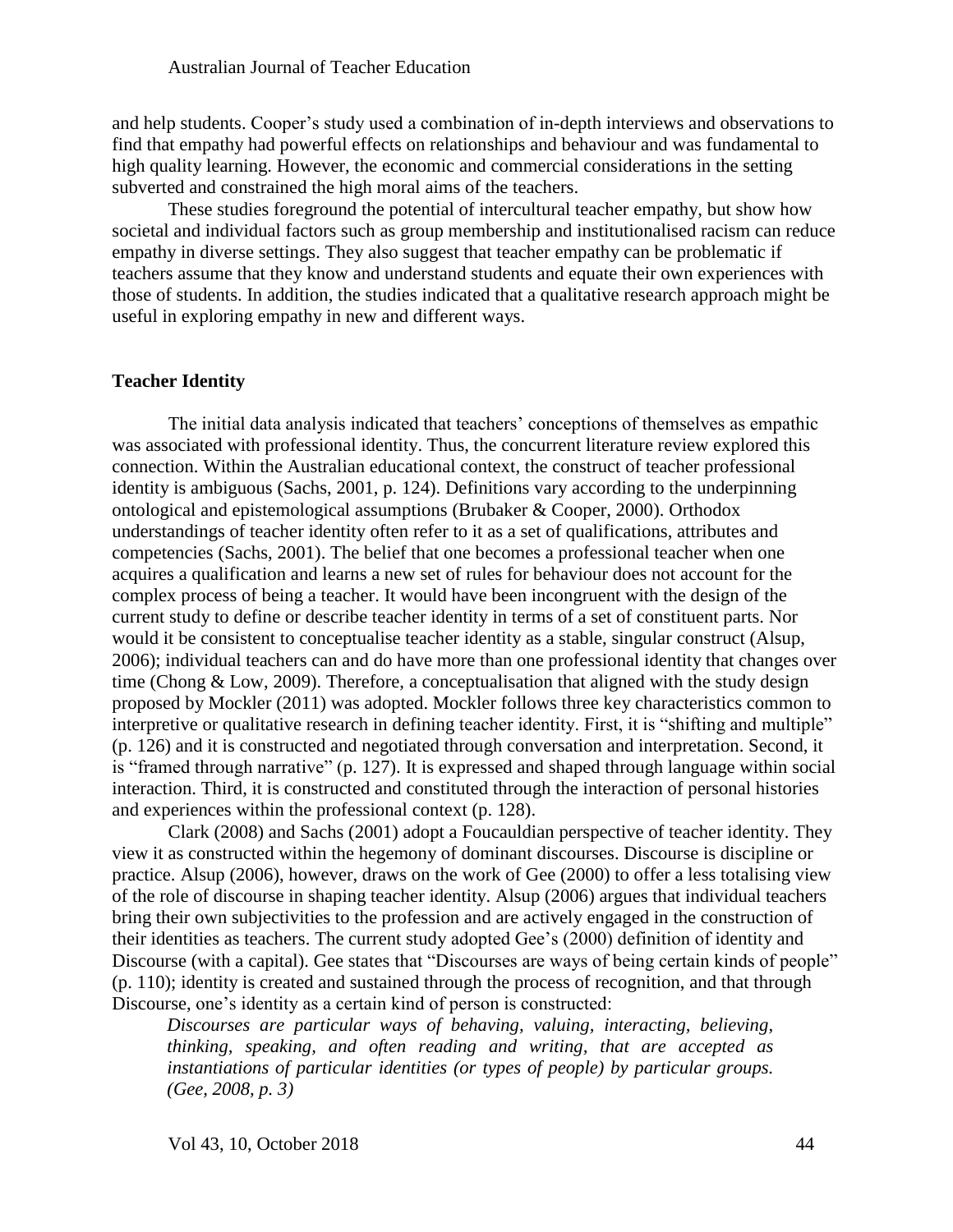Teacher educators and researchers such as Alsup (2006), Mockler & Sachs (2006), Trent, (2010), and Varghese, Morgan, Johnston, and Johnson (2005), create a case for a critical perspective of teacher identity formation and construction. Regardless of the perspective adopted, there is agreement that teachers and researchers ought to engage with a critical approach that encourages them to challenge their beliefs and alignments (Trent, 2010). This perspective views teachers as being either consciously or unconsciously "in the process of fashioning and refashioning [their] identities by patching together fragments of the Discourses to which [they] are exposed" (Clark, 2008, p. 9). Within this critical conception of teacher professional identity, the role of researchers and educators is to explore and question uncritical acceptance and adoption of the norms and values of the profession (Clark, 2008; Mockler & Sachs, 2006).

#### **Study Design and Methods**

After the preliminary review of the literature revealed an absence of research on empathy in English language teaching, I designed a study that would provide insight into an important, but neglected phenomenon that would be relevant, resonant, and useful to teachers and researchers in multicultural, multilingual educational settings. The study focussed on what was important to the participants; it aimed to render teacher empathy visible as well as to acknowledge the value of subjective understanding and experience. To achieve these aims I used a constructivist grounded theory approach (Charmaz, 2006). Constructivist grounded theory (Charmaz, 2006) offered a set of guidelines, practices and analytic tools, and a methodology that was aligned with the epistemological and ontological underpinnings of the qualitative research paradigm. The stated aim of constructivist grounded theory is to reformulate original grounded theory methodology to match the conceptions of knowledge and reality that are predominant within the qualitative paradigm (Charmaz, 2006). While applying many of the strategies of original grounded theory, constructivist grounded theory is underpinned by a view of knowledge as relative to a particular conceptual framework; that is, there is no objective reality. Truths are relative, multiple and subject to redefinition (Charmaz, 2004). The data are constructions that are formed from reconstructions of lived experience.

The study adhered to a set of guidelines, general principles and practices for employing a constructivist grounded theory as recommended by Charmaz (2006). This includes the way in which theory is understood and evaluated. An interpretive perspective of theory acknowledges the subjectivity of the act of theorising, and emphasises theory building as a process of imaginative understanding (Charmaz, 2006). This conception of theory defers to the coconstructed nature of reality; theorising is an activity that is shaped by the data, the researcher and the research issue. Theory can be judged according to the extent to which it conforms to the tradition within which it is created (Charmaz, 2006).

#### **Research Questions**

The research approach allowed for the formulation and revision of research questions during the study. The questions were not answered in the traditional sense by separating data sets; rather they served to guide the theoretical direction of the study and support the aim of the study to develop a constructivist grounded theory. The initial guiding research questions took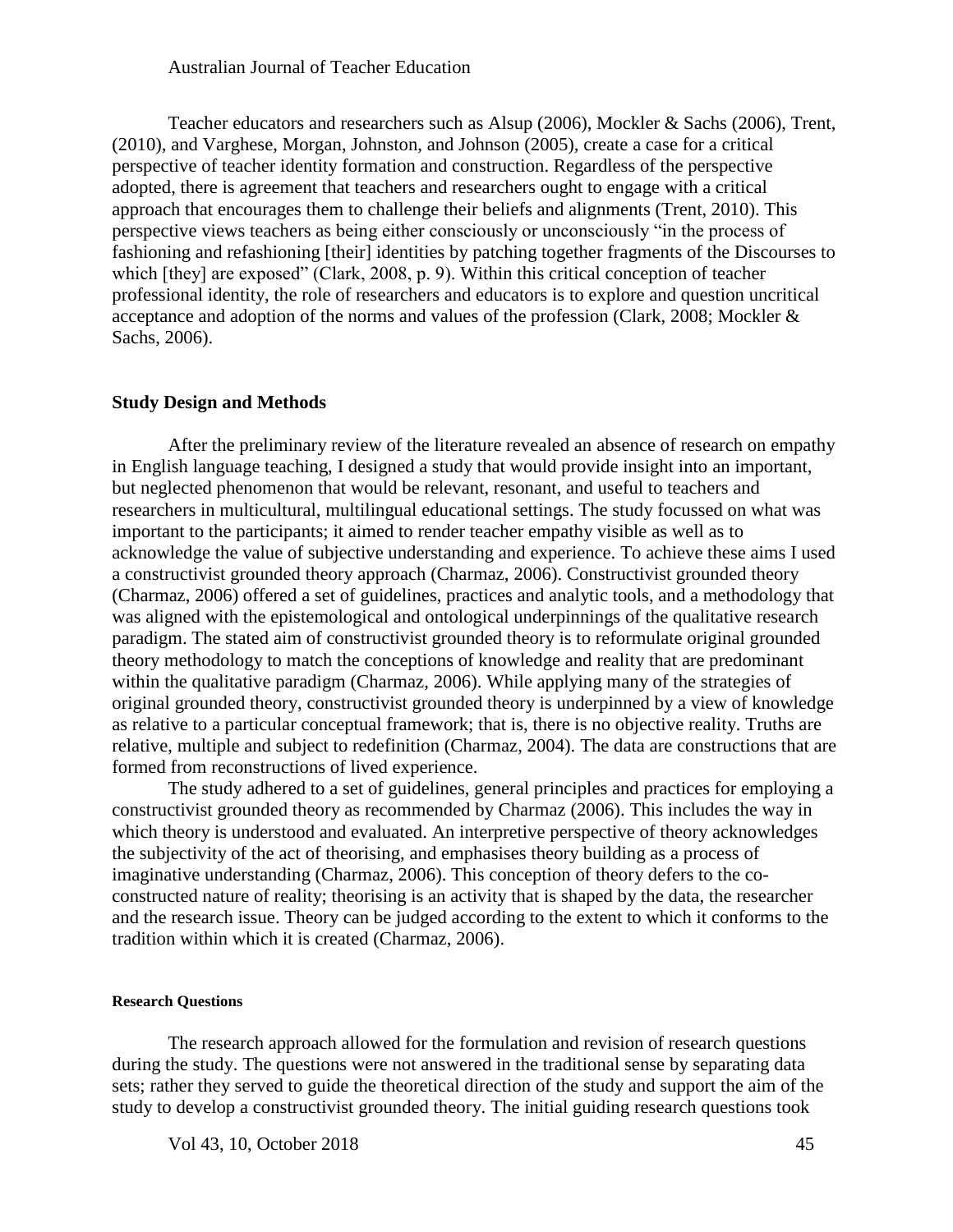into account the multiple, competing definitions of the term 'empathy' and explored the meaning and significance of this term by asking:

*How do English language teachers define and conceptualise empathy?*

*What do English language teachers believe about the role of empathy in English language teaching?*

*What meanings do English language teachers give to empathy and examples of empathic practice in their daily working lives?*

As data collection commenced, the ideas of teacher empathy and teacher identity were not a focus. Had the participants responded by focussing on student empathy for example, the study would have taken an entirely different turn. A further question explored the factors that influenced the participants' conceptions of empathy:

*What factors, if any, influence English language teachers' conceptions and experiences of empathy?*

And a final question that focussed on teacher empathy and identity was added after the data revealed that teacher identity was important to the participants' understanding of empathy:

*What does the data reveal about the teacher identity of the study participants?* Although the findings presented in this article were derived from data collected and analysed in response to all of these questions, they relate particularly to the final question.

#### **Participants**

English language teachers working on an accredited ELICOS (English Language Intensive Course for Overseas Students) program located in a public education institution were recruited to take part in the study. The participants were viewed as members of a community of practice (Wenger, 1998) both in terms of the single study site and in terms of the English language teaching profession, so the data were explored for both individual and shared understandings. The participants were grouped for initial group interviews according to their teaching experience, knowledge of a second language, and experience living and working overseas. By the end of the data collection and analysis process, ten teachers had participated in the study. The groupings were theoretically driven, and served to produce rich data as well as enabling the researcher to explore divergences and convergences in the data. However, the groups were not compared systematically. Ethics clearance was granted by the Human Ethics Committee of the University of Western Australia and steps were taken to ensure confidentiality. In a study of a single setting, confidentiality cannot be fully guaranteed, but recruitment of participants was discreet, participants' real names were not used, and information pertaining to the institution has been changed or omitted. Issues relating to power and equality were addressed through the methodology and through the positioning of the researcher as a co-creator of data; no position of privilege was assumed.

#### **Processes and Procedures**

The data collection included intensive group and individual in-depth interviewing. Data were coded and categorised through open coding, selective coding, and constant comparison of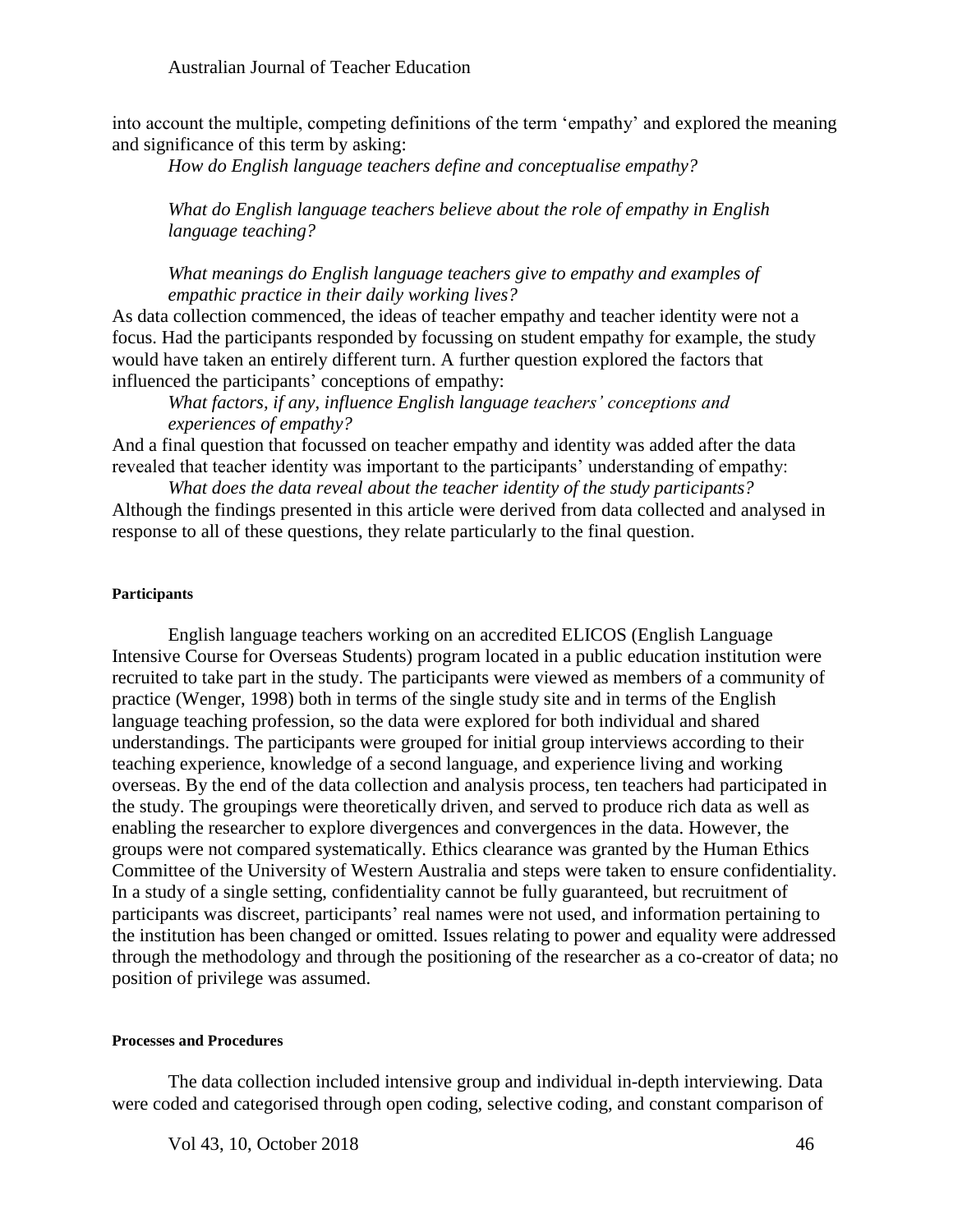the data. This process also involved concurrent reviewing of the literature, memo-writing, theoretical sampling, theoretical sorting, and theoretical writing (Charmaz, 2006; Glaser & Strauss, 1967; Strauss & Corbin, 1990). NVivo, a qualitative research software, was used to maintain an audit trail, and to code, organise and manage the data. This process led to the emergence of 15 sub-categories that generated five theoretical propositions based on five core categories*: thinking, feeling, observing, knowing,* and *relating* that together formed the basis of the theory.

#### **Data Collection**

*Interviewing is rather like a marriage: everybody knows what it is, an awful lot of people do it, and yet behind each closed door there is a world of secrets. (Oakley 1981, p. 41).*

Interview techniques underpinned by a feminist-constructivist perspective guided the interview processes (Oakley, 1981; Reinharz & Chase, 2001). Techniques from many types of interviews were used including structured, semi-structured and unstructured group and individual interviews with the individual interviews being mostly unstructured. This allowed for a mutually negotiated control of the interview process that would generate a range of responses. An initial structured interview was held with each participant to collect demographic and background information before the data collection commenced with a group interview that explored the question: *What is empathy?* During the initial group interviews, I provided each group with an interview schedule and asked them to respond to the questions while I sat close to the group, took notes and listened. I then interviewed each group member individually followed by further in-depth group and individual interviews. Each individual interview started with a discussion and clarification of ideas from the group interview. Group interviews allowed data to be collectively constructed and enabled access to a range of viewpoints in one interview while individual interviews allowed for an in-depth exploration of ideas. All interviews were recorded using a digital voice recorder and notes were taken. The interview data were transcribed, reviewed and coded before each subsequent group or individual interview. Interviews took place in the workplace of the participants at their request.

#### **Data Analysis**

The data were analysed and gathered concurrently with the resulting analysis guiding further data collection and analysis. This was an iterative, non-linear process to reduce the data. Open coding involved labelling initial data word by word, line by line to explore participants' understanding of empathy. These coded data were then compared to explore their theoretical potential. As the coded data were compared, the coding became more selective and analytical and was supported by memoing. Memos included analytic and reflective notes as well as critical and theoretical rendering of the coded data. This process developed a core category and a range of descriptive codes illustrated in Figure 1.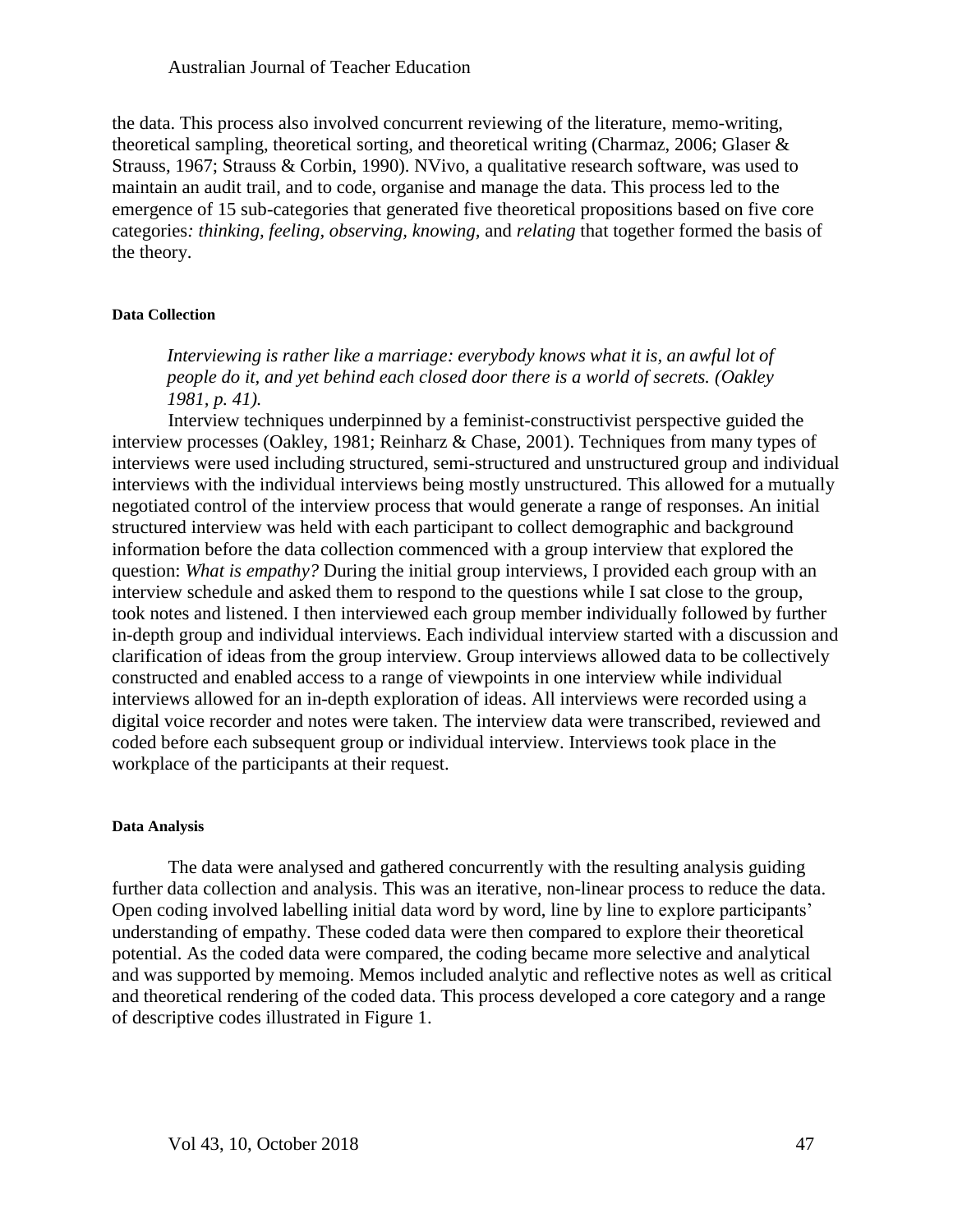

**Figure 1: Core category, initial sub-categories and codes of proposition five**

During this process, the literature formed a secondary source of data to develop and enhance the theoretical direction of the data collection and to further formulate questions and explore the relationship between the emerging codes and categories. Through this process, the data analysis uncovered some common understandings of empathy and its significance in English language teaching. In order to explore this data further, I adopted an analytic lens (Gee, 2000) that included elements of Critical Discourse Analysis (Fairclough, 1992, 2003) and incorporated the key concepts of Discourse and identity. Critical Discourse Analysis of the data as language in use enabled me to uncover and explore ideologies and assumptions that were implicit in the data related to teacher identity. This process was guided by the final research question: *What does the data reveal about the teacher identity of the study participants?*

A significant element of language in use is 'modality'. Modality refers to the degree of certainty or confidence that a speaker has about a belief or proposition (Wesson & Pulford, 2009) and is linguistically expressed in a number of ways. Most commonly, modality is expressed through modal verbs such as *could*, *might*, and *should*. For example, the use of the word *should* expressed a high affinity or obligation whereas the use of *might* suggests a lower affinity with a belief. Modality is also expressed through adverbs such as *probably*, *maybe*, or *possibly* as well as through expressions such as *I think* or *sort of*. Modality may also include the use of verb forms and verb tenses and the repetition of particular words. For example, the present simple tense can be used to express an idea as a universal truth (Clark, 2008).

This process also included a focus on lexical exponents of epistemic modality following Fairclough (1992, 2003). Epistemic modality refers to speakers' expressions of doubt and certainty (Fairclough, 1992) and can be explored in relation to its importance, type and frequency of occurrence in texts. Analysis of repetitions of words and phrases helped to explore the identities that were assigned, adopted, claimed or rejected by the participants. This analysis provided critical insight into the participants' conceptions of teacher empathy. During this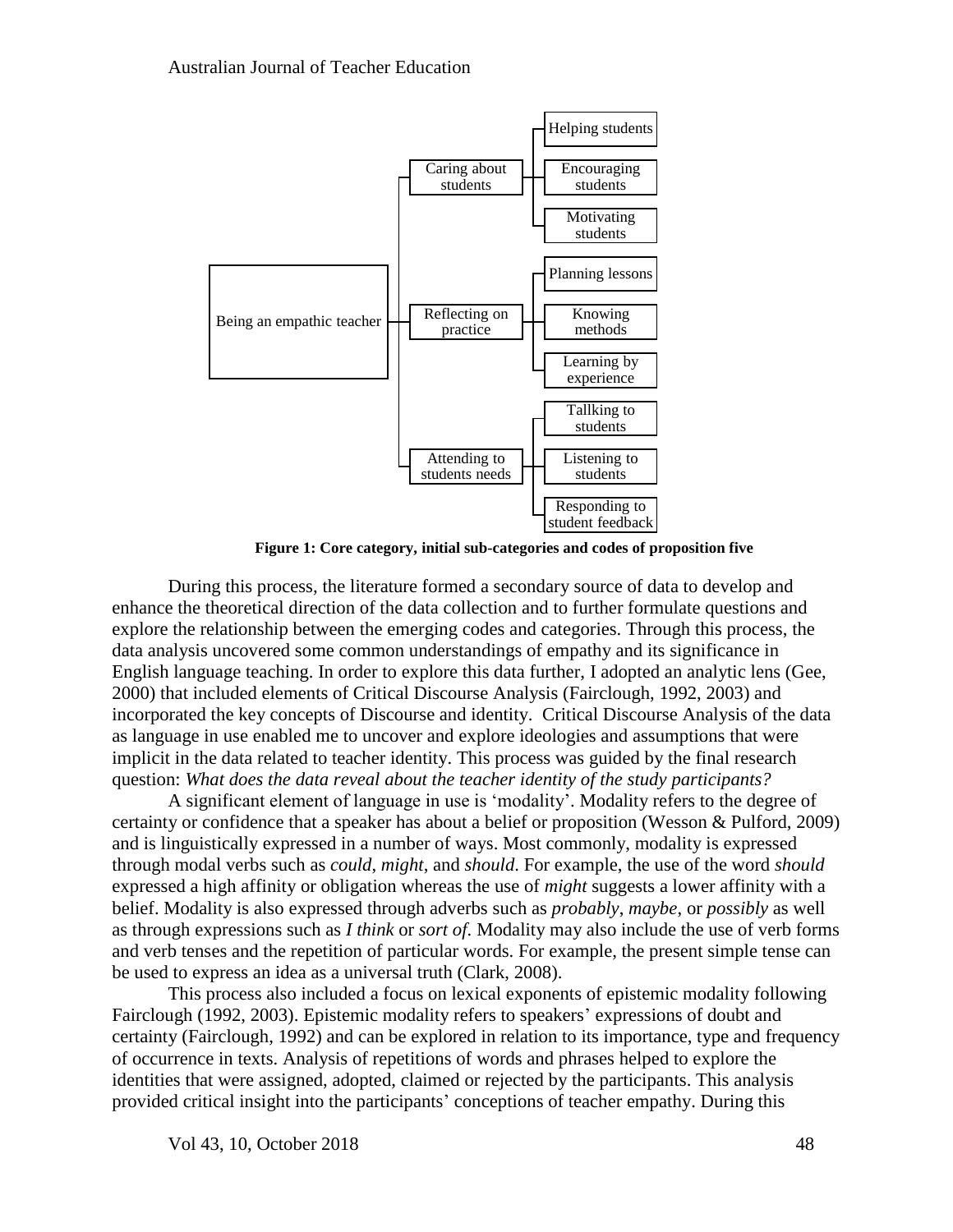process, theoretical writing commenced. The writing process was as much a part of the theory construction as the data analysis; the resulting interpretation is not intended to be judged as truth, but rather as a plausible and adequate rendering of the data as language in use (Fairclough, 2003). New conceptual codes and interpretations of the data emerged from this process. A core category illustrated in Figure 2, emerged to explain the role and significance of teacher empathy in English language teaching.



**Figure 2: Key categories associated with teacher empathy**

## **Findings and Discussion**

The study developed five overlapping theoretical propositions that together formed a tentative theory of intercultural teacher empathy in English language teaching (see McAlinden, 2014). This section presents and discusses proposition five which states that the teachers positioned themselves as being, or in the process of becoming, interculturally effective teachers, and that they viewed teacher empathy as central to this professional identity.

## **Empathy and Effective Teaching**

Being an empathic and effective teacher was an ideal subject position for the study participants. They expressed this identity uncritically and wholeheartedly:

*Being an effective teacher is the most important thing. (Harris, group C)* When discussing the role of empathy in his teaching approach, Niren associated empathy with being a good teacher and explained how it motivated him:

*I look at the students and I always think: That could be me sitting there [...], it makes you do better than you would do, you don't just go through the motions. I better do this well, because if I was there I would want to, you know, to learn*  [...] so you put yourself in their shoes and then everything becomes easy. (Niren, *group B)*

Another teacher used her own experiences as a student to activate her empathy so that she could be a more effective teacher: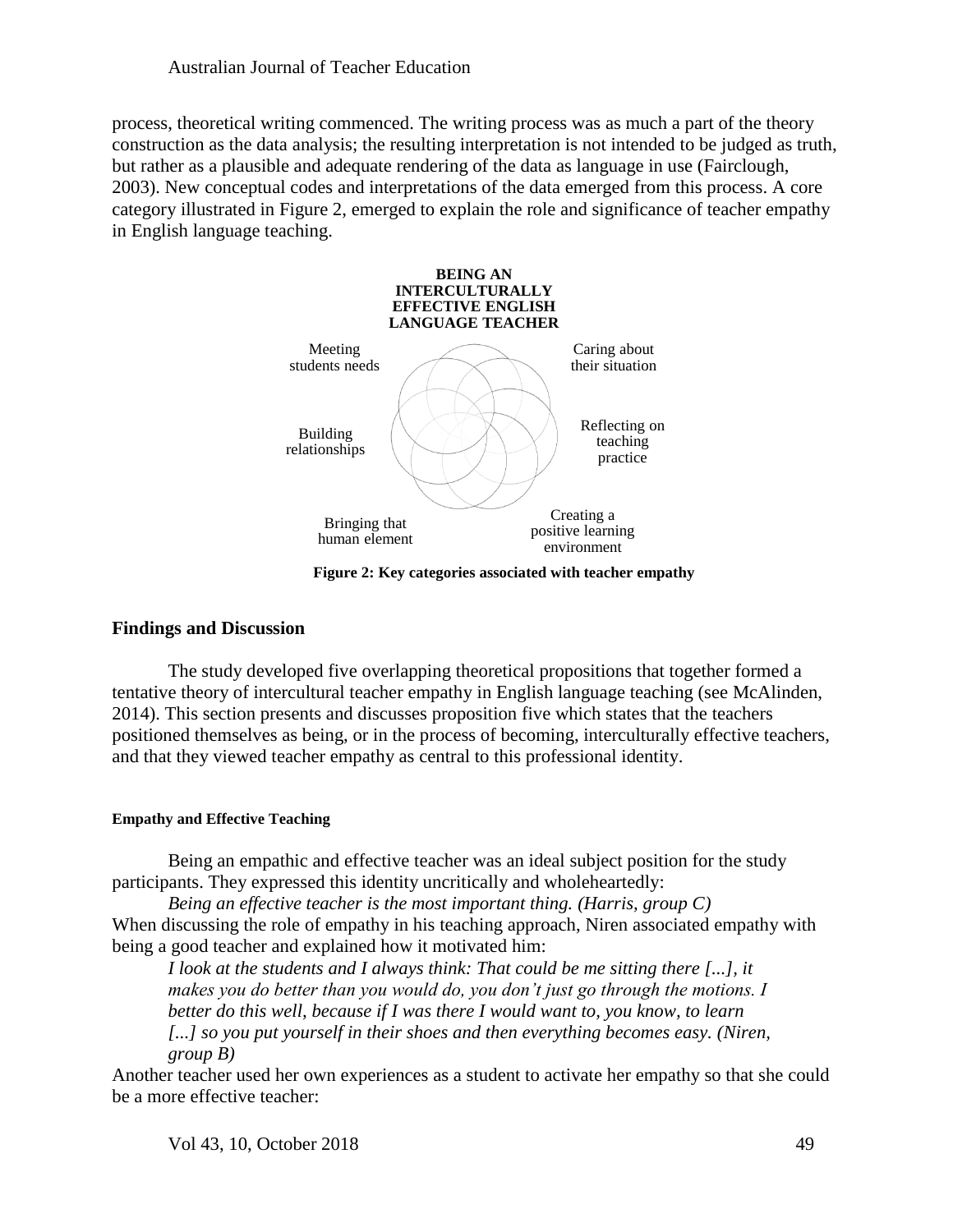## *I know what I would like a good teacher to do in a classroom, so I suppose that sort of moulds who I am now. (Nadia, group A)*

Unlike Clarke's (2008) study, which found a new and progressive teacher identity as well as an old and traditional one, there was no evidence in the current study of an oppositional teacher identity. Nor was there evidence of self-criticism in relation to the practices and beliefs associated with the particular teacher identity that emerged. However, the participants expressed various degrees of certainty when talking about being an empathic teacher. At times, they identified strongly with this notion, presenting ideas as fact or truths through unmodalised statements while at other times they expressed a striving towards the goal of being empathic, interculturally effective teachers. An example of which is illustrated by the unmodalised and modalised use of language in the following extract and the use of the present simple and the present progressive tenses*:*

## *We are empathic; we try to get everyone settled. We are always planning, trying to make our lessons interesting. (Harris, group C)*

The present simple tense denotes universal or timeless truths about the nature of the world (Langacker, 2001), while the present progressive has modality at its semantic core (De Wit & Brisard, 2014). The meaning and use of the verb "try" in the extract above also reinforces the emphasis on striving, effort and the desire to want to do something. While both tenses, as present tenses, locate a situation in the immediate reality of the speaker, the present simple form indicates something that the speaker perceives as always true while the present progressive expresses a view of the situation as a contingent part of the speaker's immediate reality (De Wit & Brisard, 2014). In this case, indicative of the temporality of striving towards the goal of being an empathic teacher as opposed to the certainty of being one.

Unsurprisingly, given the personal nature of in-depth interviewing, participants frequently used "I"; the exclusive first person singular that is commonly understood to denote a singular unambiguous point of view. In the following extract, Katie, associated empathy with being an effective teacher and was very motivated to be a good teacher. She explains how empathy was associated with her strong desire to be a good teacher. She used the exclusive "I", in combination with the word "need":

## *I need to be a really effective teacher for these students who have really high stakes. (Katie, group C)*

Combined together with the meaning of the word "need", this use of language creates the impression that the speaker has a strong personal affinity with the beliefs and desires being expressed. The students that Katie refers to were on a direct entry course to a degree course. There is a distinct absence of uncertainty in Katie's choice of vocabulary and grammar as well as in her repetition of key words highlighted in bold. This denotes certainty, urgency and the importance of the ideas she expresses. For example in the extract the verb "need" is used in conjunction with the modifying adverb "really" denoting the high degree of affinity that she has with the idea of empathy being an important element of being an effective teacher. In addition, the use of the preposition "for" reinforces the notion that she has to be an interculturally effective teacher in order to support her students. Through her choice of words and repetition of ideas, Katie expresses a strong sense of urgency, possibly mirroring the urgency that her students may experience about achieving their study goals.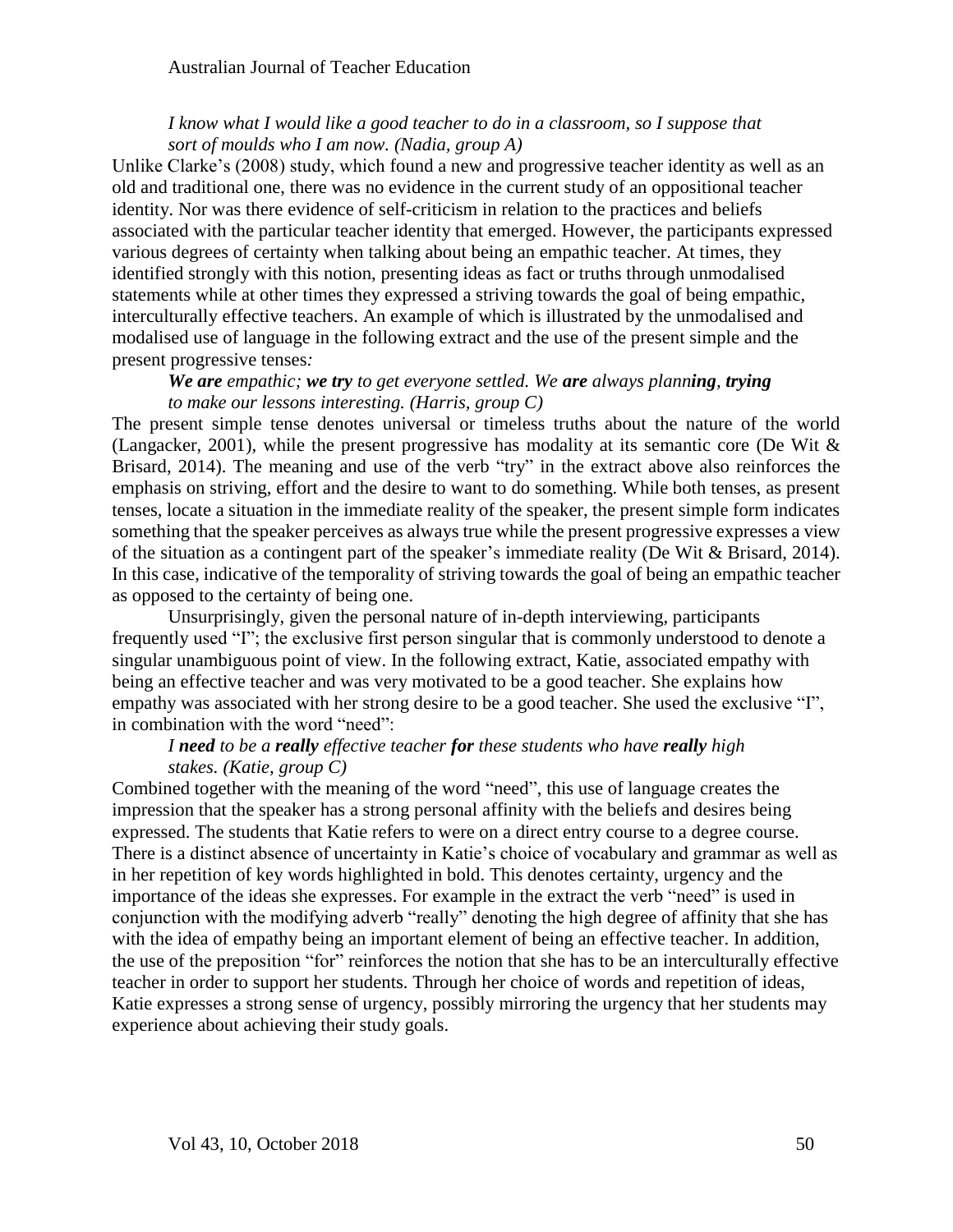### **Student Feedback**

When talking about being interculturally effective teachers, some participants talked about the significance of student feedback. Participants said that student reactions helped them to evaluate their practice; they considered student feedback to be evidence of effective teaching practice. Niren, for example, talked about how his students reacted to him; for him, the students liking his way of teaching was an indicator of his effectiveness as a teacher:

*I get very good reactions from the students. The students always seem to like being in my classes, I seem to get very few students who don't like what I do and to me, I am happy. (Niren, group B)*

Participants also believed that student requests to be in a particular teacher's class were evidence of teacher effectiveness. It is common practice in English language teaching for adult students to request particular teachers. While there is no evidence that such requests are related to effective teaching, it is commonly understood that this relationship exists as illustrated:

*I have always had good feedback and I frequently have students asking to come into my classes. (Anthony, group C)*

Participants also associated negative feedback with not being a sufficiently empathic teacher and that this motivated them to improve their teaching practice:

*If I am not being an effective teacher, and I've got students giving negative feedback; you want to do a good job, you want to be effective, and if you don't, I think it does come around. (Katie, group C)*

Although there is no research evidence to support an association between empathy, effective teaching, and students liking teachers, this is a commonly held belief among English language teachers. To sum up, student feedback served to affirm and assign the participants' identities as empathic, and motivated them to be better teachers. This was a challenge in the research setting as teachers typically taught groups of students from a wide variety of backgrounds who often had quite different learning needs and expectations.

#### **Student Needs**

Being an empathic teacher was strongly associated with attending to student needs*.* According to one participant, empathic practice included identifying and addressing the learning needs of students:

*I think all teachers have to look at the makeup of their class and make judgements about the students that you have, and you have to think not only what their actual needs are, but what they perceive their needs to be. (Leena, group B)*

Addressing the needs of students also meant methodological flexibility and compromise: *I know there is no point explaining the grammar to them, but they value this and* 

*believe that it helps them, so I do it, and then we practise. (Poppy, group A)*

Poppy believed that a deductive approach to the teaching of grammar was not as effective as an inductive approach. In a deductive approach, the teacher presents a grammar point that is then practiced by students, whereas in the inductive approach, learners engage with examples of the target language to identify patterns and work out the meaning prior to practice (Ellis, 2006). Research has found that neither of these approaches is conclusively more effective (Ellis, 2006), but the practice in the research setting was to favour an inductive approach over a deductive one.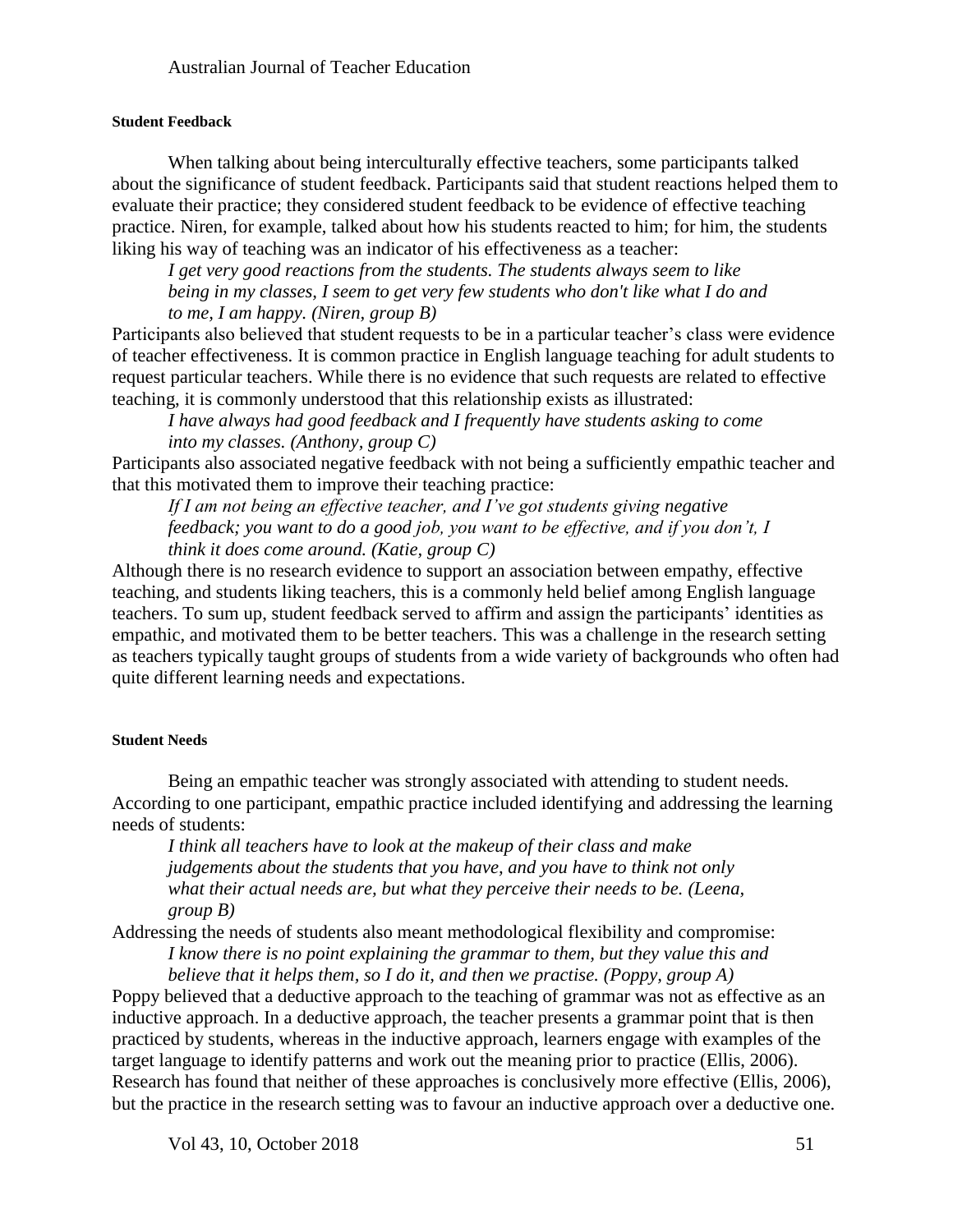When Poppy's students wanted her to explain grammar points explicitly, she was willing to do this even though she believed that it did not facilitate language acquisition effectively.

Participants associated empathy with being sensitive to students' needs. For example, addressing students' needs also meant diverging from the prescribed syllabus:

*We have to cover Australian life and culture every Friday afternoon, but a lot of the students don't want to do that; they don't value that…so that influences me, so we rarely do that. (Katie, group C)*

However, they believed that determining needs was difficult and unpredictable and that their judgements may not always be correct:

*There is no one way to do it and a lot of it is guesswork, sometimes you are wrong. You might think they need this and they need that and they are not vaguely interested, they don't want any of it. (Niren, group B)*

Although determining students' needs was associated with interculturally effective teaching, participants believed that it was unrealistic to think they could meet the expectations and needs of every student:

*Everyone has different expectations and different needs; you have eighteen different expectations and individuals that you are dealing with…You try and meet most of their needs, but you can't be everything to all students and some students are going to be disappointed. (Katie, group C)*

Participants also had expectations of students and believed that clarification of these expectations was also part of being an empathic teacher:

*The good teachers make their expectations clear; it doesn't really matter what the expectations are. (Silvia, group B)*

To summarise, being empathic meant predicting students' needs. It meant attending to those needs even though it sometimes required teachers to diverge from the syllabus. It also meant that teachers set aside their own beliefs about effective teaching in order to meet students' expectations.

#### **Empathy and Caring**

The findings also suggest that English language teaching was rewarding work and was a vocation for the participants; teachers need to care to be effective:

> *You actually care what they think, how they feel, and I am sure that comes across to them. So that can only lead to positive feelings and a positive environment all round. (Nadia, group A)*

"Caring" was an important aspect of the teacher identity that emerged in the study, as Anthony forcefully stated:

*A teacher's job is to care. (Anthony, group C)*

Participants identified strongly with this identity and associated it with Humanism:

*Teaching is a humanistic job; it's not a job where you are working on a machine. Anything where you are working with people [...] and most people who go into teaching go into it because you care about people. (Katie, group C)*

Participants talked about being an empathic teacher in an idealistic, moral or virtuous sense. They mentioned qualities such as trustworthiness, patience, and understanding.

The language that participants used showed that they had a strong affinity with their subject position as caring, empathic teachers and viewed themselves as central agents in the learning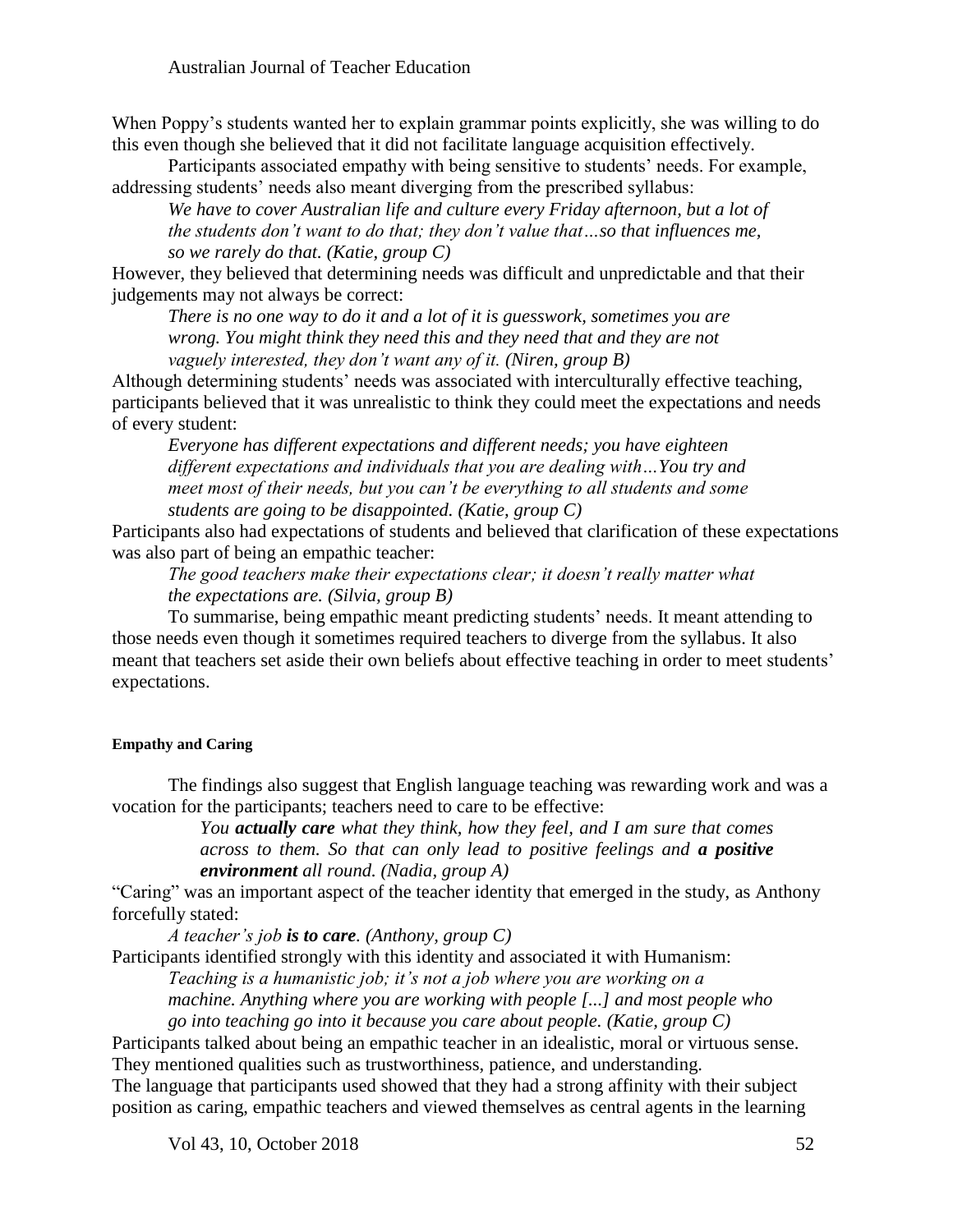process of culturally and linguistically diverse students. This data also suggests that participants had a totalising view their identity as English language teachers and resisted self-reflection in order to represent themselves as caring, empathic teachers. This identity was expressed uncritically; there were no instances in the data that contradicted this identity.

A range of factors influenced these representations of identity including the discourse of Humanism. The language that participants used showed that they had a strong affinity with their subject position as caring, empathic teachers and viewed themselves as central agents in the learning process:

## *A teacher's job is to give and to nurture. (Anthony, group C)* Anthony's use of the *be* verb in its present simple form followed by the infinitive "to give" denotes fact, or general truth suggesting that he has a strong degree of certainty with the beliefs that he expressed.

Poppy described how she demonstrated empathy towards the female Muslim students in her classes by delaying her lunch break so that she could spend time getting to know students who wore a niqab. The niqab is a face and head covering that devout Muslim women wear in public spaces where men may be present:

*At lunchtimes, I would sit with them because I saw that as soon as the boys left the room at the end of the lesson, they would close the door, shut the blinds and take off their scarves, so I would join them and we would talk and laugh. (Poppy, group A)*

Concern and care (empathy) towards learners is influenced by the communicative approach in English language teaching which in turn was influenced by the humanistic turn in education more broadly. Humanism encourages teachers to take the whole person into account when making methodological and pedagogical choices (Stevick, 1990). Communicative language teaching emerged in the 1960s to become the favoured method of English language teachers in Britain, Australia, North America and Canada and was influenced by the sociocultural turn in the field of second language acquisition (Lantolf & Beckett, 2009)**.** The approach favours certain pedagogical and methodological principles over others and is characterised by a humanistic, methodologically eclectic approach.

The focus on humanistic qualities in the current study reflects findings from other research studies (Brown, 2005; Boyer, 2010; Cowie, 2011). Brown's (2005) study found that English language teachers chose to be teachers in order to reinforce and reify their perceptions of themselves as helpful and caring people. Cowie's (2011) study of teacher emotion in Japan found that caring for students was "especially common" (p. 241) among participants who were English language teachers. Similarly, Boyer's (2010) study of empathy development in trainee language teachers also reflects this view of teacher identity as caring: "an ethos of caring deeply and empathically about children and their learning has been identified as being at the heart of purposeful teaching" (p. 313).

#### **Empathy and Engagement**

Having empathy also meant encouraging and sustaining positive interaction, engagement, and relationships with students. An empathic teacher engages learners, and creates and sustains a positive learning environment. The participants were confident that they had a central role to play in the learning process and that their capacity to empathise was essential to this. For example, when discussing his classroom practice, Niren associates empathy with engaging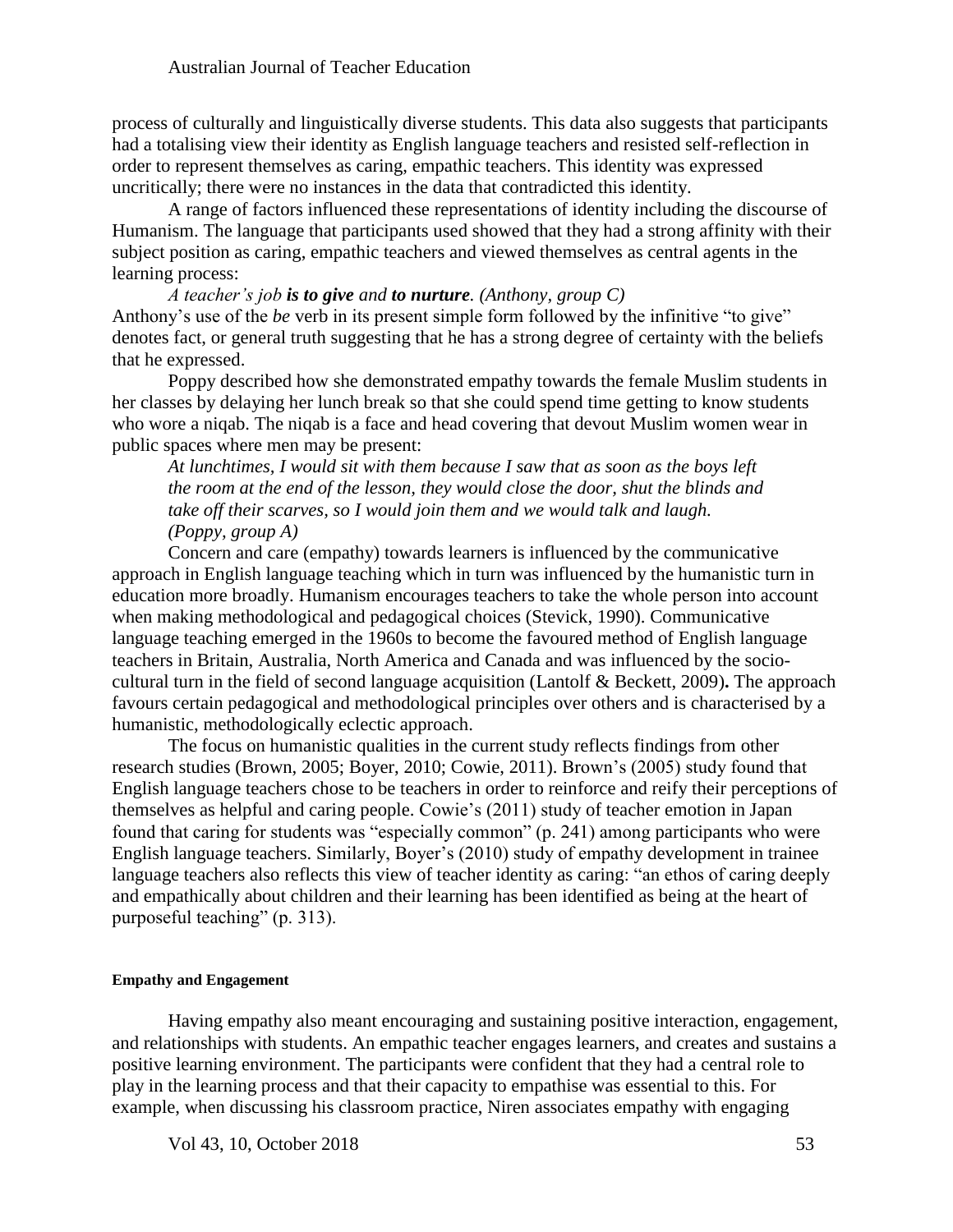learners. The use of language in this extract emphasises the affinity that he has to the beliefs he is expressing:

*My job is to get people's attention, give them a message, whatever it is, and get them fully involved in what I am doing. (Niren, group B)*

The combination of the to-infinitive and present simple tense in the extract above denotes a strong sense of confidence, certainty and purpose in relation to the ideas expressed.

Participants believed that as teachers they were the central agents in the construction of a positive learning environment, which was characterised by positive energy and enthusiasm:

*If you are enthusiastic about it, it is much easier for them to be enthusiastic about it; they feed off that energy. (Anthony, group C)*

They believed that as teachers they had the power to change how students felt:

*But, if you can, why not make them feel better and lift up the energy in the classroom? (Nadia, group A)*

Empathic behaviour was associated with making lessons enjoyable in order to engage and motivate students. Participants wanted students to feel good and to enjoy their lesson:

*If people enjoy and they learn and they come back to you four or five years later and they say thank you, I think I must be doing something right. (Niren, group B)*

Humour and fun were also important in creating and maintaining engagement. Humour was used in different ways. For example, Harris used jokes as a way to help students relax after some hard work:

*To break it up, if you are going hard slog, a little bit of a laugh to break it up. (Harris, group C)*

Senior (2006) found evidence that teachers' views on the importance of "having fun" in lessons were not the same as learners. She concluded that a distinction must be made between having fun and effective teaching. She also explained the idea of the "party games syndrome" in which less experienced language teachers confuse fun over learning. A distinction needs to be made between having fun and effective teaching.

The participants' identity as empathic was also associated with their beliefs about their relationships and interactions with students. The participants saw empathy as central to the special relationships that they built with students, as Niren explains:

*There is an unstated understanding, which teachers use with their students; an idea, a relationship, something that goes on for which there is no word. (Niren, group B)*

Participants valued the relationships that they had with students and believed that empathy helped them to connect with students:

*You're a human being and you're valuable. Let's develop a relationship with them in the classroom. (Jane, group B)*

However, relationships needed to be mutual; teacher empathy mediated connections between students and teachers. It helped teachers as well as students:

*I think that it [empathy] is not only for the students, it is probably to help me as well because I need that common ground as well in order to function or operate more effectively as a teacher. (Leena, group B)*

Research reviews in education and educational psychology support the view of participants in the study that there is a positive association between humanistic, student-centred teaching approaches and student learning outcomes (Cornelius-White, 2007, p. 134). The review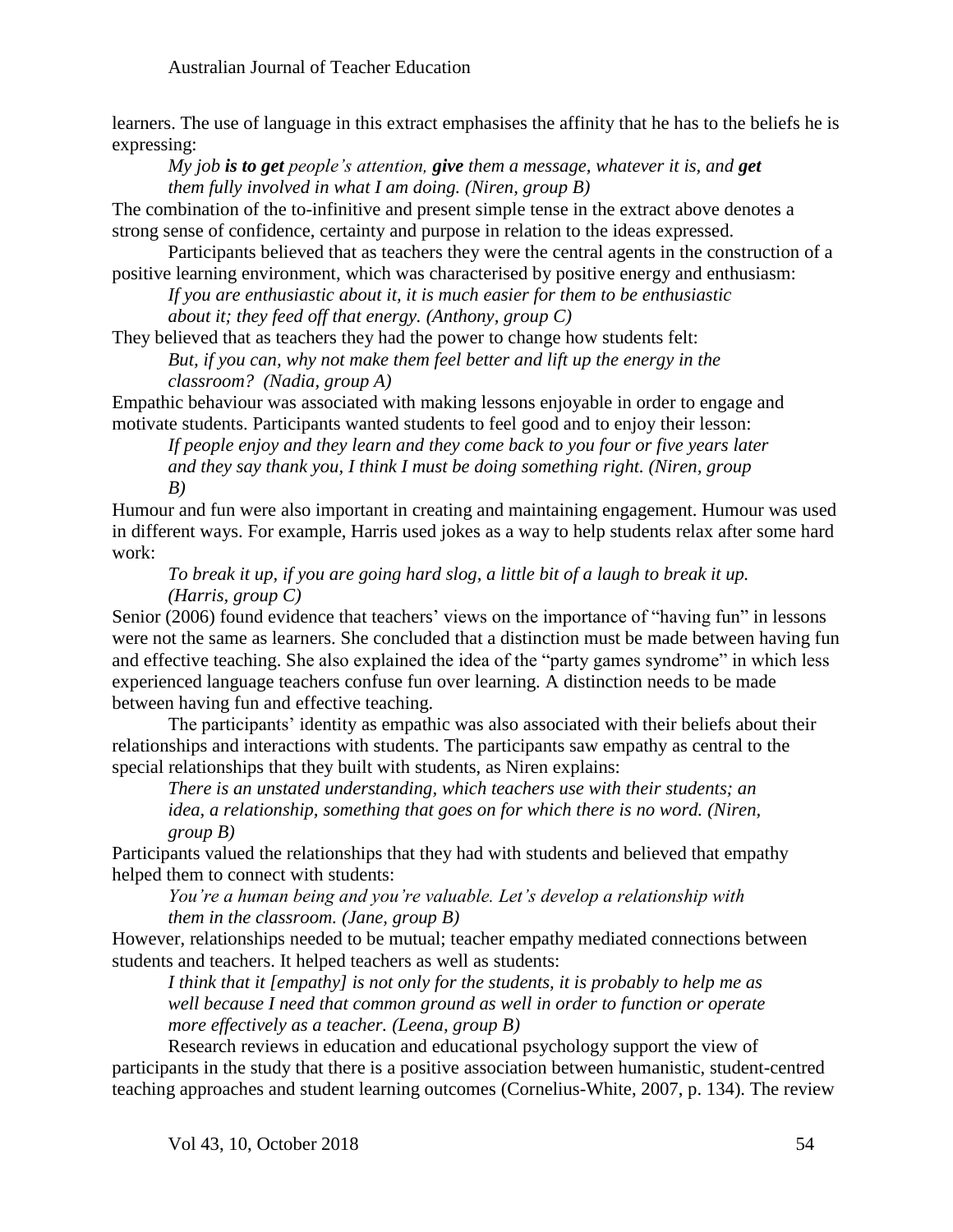found that positive relationships and empathy are above average compared with other educational innovations in influencing learning outcomes. While these findings converge with the findings of the current study, the absence of self-criticism and self-reflection on the data are concerning, especially when the teachers failed to identify how they may be reinforcing a totalising unitary view of English language teaching practice as empathic and culturally sensitive.

To summarise, the study identified a particular teacher identity that the data sustained. This section has shown some of the beliefs and values related to empathy that were inherent in the research setting. This interpretation argues that the study participants were confident about the significance of humanistic phenomena such as caring in interculturally effective English language teaching and that they positioned themselves as empathic, interculturally competent teachers. There was no evidence in the data of another, less totalising teacher identity or of selfcriticism or self-awareness of this professional identity. Hence, these findings point to a common understanding that uncritically constructs, maintains, and reinforces a particular professional identity.

## **Conclusion**

The study revealed empathy to be a significant phenomenon in the daily working lives of the study participants and foregrounded the complexities and contradictions that characterised everyday intercultural interactions in a multilingual, multicultural educational setting. This article has provided insight into some of the systems of knowledge and beliefs associated with empathy and English language teaching that were evident in the data. Through producing and representing meaning, the data pointed to the values and practices that were inherent in the research setting. Common words and expressions in the data provided evidence that the participants had a shared understanding and provided insight into the norms and values adopted by participants as part of their professional identity.

The absence of any oppositional or alternative discourses in the data suggest that the participants may have been unaware of the dominant ideologies and pedagogies with which their teaching practices and conceptions of students were aligned. Moreover, they suggest that participants may have resisted self-reflection and self-criticism in order to represent themselves as empathic, interculturally effective teachers. Such uncritical positioning is a concern, but may also reflect the notion that "as teachers we are always, in part, invisible to ourselves" (Varghese, Morgan, Johnston, & Johnson, 2005, p. 32). While the adoption of an ideal subject position in identity construction may be problematic, this may also reflect the influence of Humanism in English language teaching which makes it difficult for teachers to represent themselves in ways other than as caring and empathic. Drawing attention to, and being aware of some of the ways in which language as Discourse may shape and inform English language teacher identity might be an important goal of teacher training programs and ongoing professional development that aims to uncover and change inequalities in educational practices. In this context, the potential and capacity of a critical approach to intercultural empathy to facilitate social justice and to mediate communication across cultures may serve to inspire and engage us. In particular, a critical conception of teacher empathy can raise awareness and give us hope that we have some agency to resist, challenge, and possibly even change the discourses with which we may disagree, but sustain unwittingly.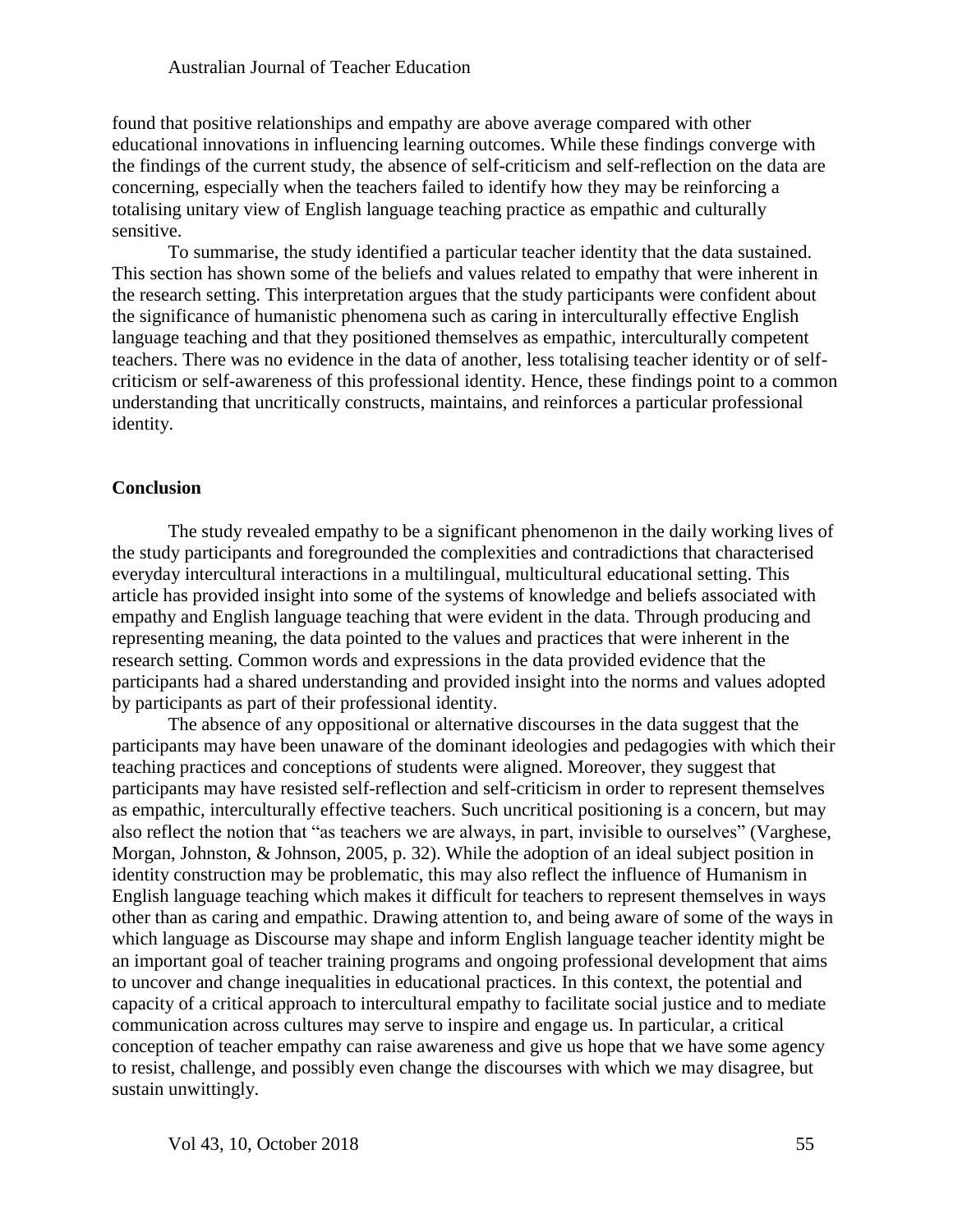The findings contribute to a growing body of research by locating English language teacher identity as both practice and Discourse. In locating teacher identity in this way, a critical perspective on English language teaching has emerged, which may sustain and support English language teachers as "critical, proactive educators" (Ramananthan, 2002, p. 65). These findings open up a number of potential future areas of research into intercultural teacher empathy, teacher emotion and intercultural competence in English language teaching and other culturally and linguistically diverse educational settings. They suggest the importance of a critical pedagogical approach to teaching in diverse settings. A critical approach to pedagogy can support English language teachers in their desire to care about and understand culturally and linguistically diverse students by understanding educational practice in broader social, cultural, and political terms (Pennycook, 1990)

As diversity in Australian education increases, all teachers are increasingly teaching students from cultural and linguistic backgrounds that differ from their own. If teacher education programs fail to address this diversity, then disadvantage, inequality and racism may persist. As teachers, we can be encouraged to acknowledge we may unconsciously or consciously align ourselves to a favoured or dominant subject position. By critically exploring the socially valued ways of thinking, speaking, feeling, and acting with which we align ourselves as teachers, we may be able to uncover and challenge the values, beliefs, and practices that these Discourses are sustaining. A critical approach to teaching practice is not only appropriate when teaching students whose linguistic and cultural backgrounds differ from our own, but can also support us to confront other associated issues such as differences in gender, social status, religion and race.

Finally, I am not arguing that participants had the same or even similar subject positions in relation to this teacher identity, nor do these findings represent the collective meanings of the participants or of English language teachers in general. Instead, they represent an emic interpretation of empathy in relation to English language teacher identity. Readers can judge the authenticity of the resulting interpretation of data in relation to the extent to which the findings fit and resonate. However, a common Discourse that sustained a shared understanding among the participants is evident in the data. This Discourse foregrounds the role and significance of empathy in English language teaching.

#### **References**

- Alsup, J. (2006). *Teacher identity Discourses: Negotiating personal and professional spaces*: L. Erlbaum Associates.
- Bakhtin, M. (2004). *Speech genres and other late essays In M.M. Bakhtin* (9th ed.). Austin: University of Texas Press.
- Boyer, W. (2010). Empathy development in teacher candidates. *Early Childhood Education Journal, 38*(4), 313-321.<https://doi.org/10.1007/s10643-010-0419-8>
- Brown, J. (2005). 'I love teaching ESL': constructions of ESL teacher work and identity. *TESOL in Context, 15*(1), 13-18.
- Brubaker, R., & Cooper, F. (2000). Beyond "identity". *Theory and Society, 29*(1), 1-47. <https://doi.org/10.1023/A:1007068714468>
- Charmaz, K. (2004). Premises, principles, and practices in qualitative research: Revisiting the foundations. *Qualitative Health Research, 14*(7), 976 - 993. <https://doi.org/10.1177/1049732304266795>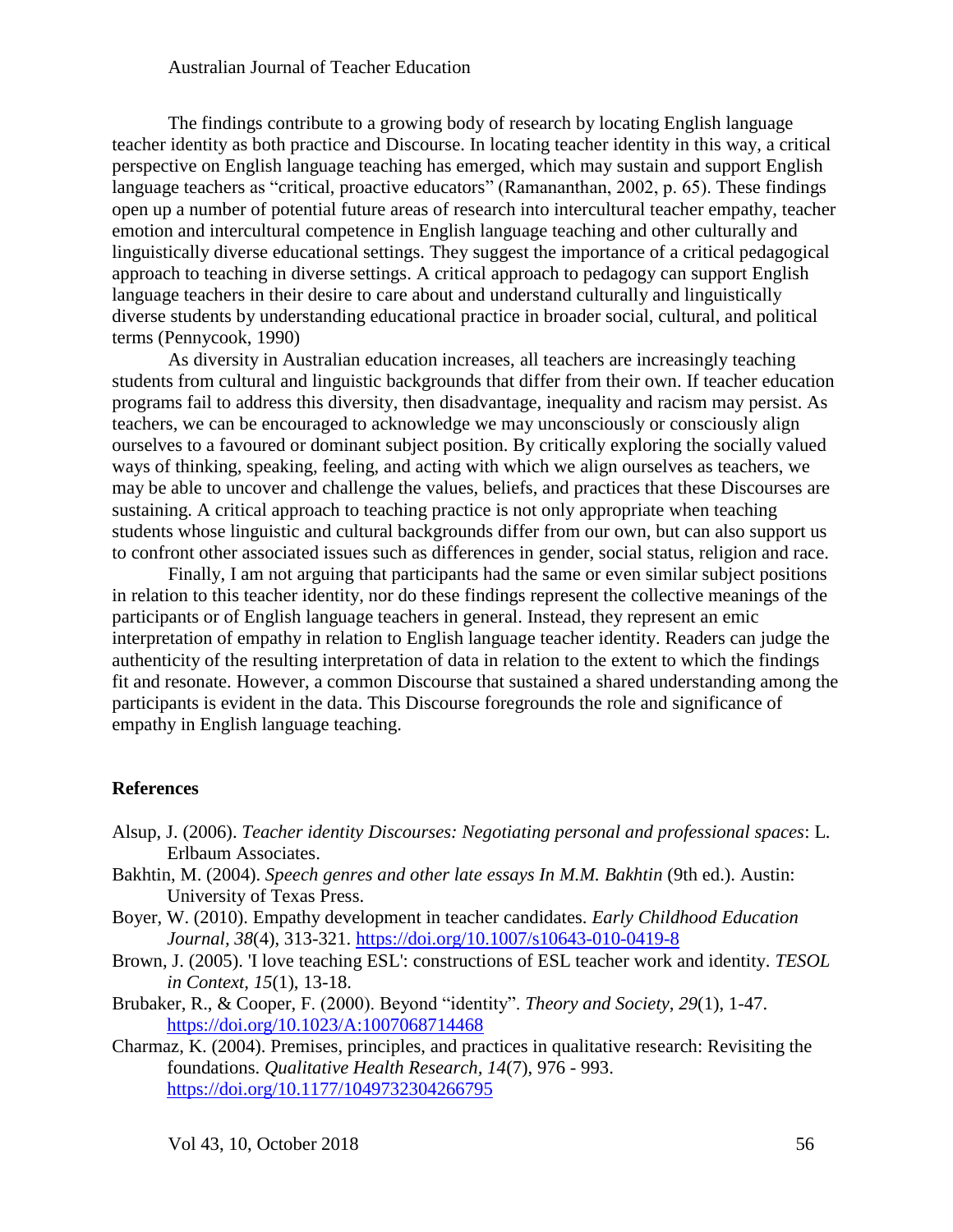- Charmaz, K. (2006). *Constructing grounded theory: A practical guide through qualitative analysis*. London: Sage.
- Chong, S., & Low, E.-L. (2009). Why I want to teach and how I feel about teaching—formation of teacher identity from pre-service to the beginning teacher phase. *Educational Research for Policy and Practice, 8*(1), 59-72.<https://doi.org/10.1007/s10671-008-9056-z>
- Clarke, M. (2008). *Language teacher identities: Co-constructing discourse and community*. Clevedon: Multilingual Matters. <https://doi.org/10.21832/9781847690838>
- Cooper, B. (2004). Empathy, interaction and caring: Teachers' roles in a constrained environment. *Pastoral Care in Education, 22*(3), 12-21. [https://doi.org/10.1111/j.0264-](https://doi.org/10.1111/j.0264-3944.2004.00299.x) [3944.2004.00299.x](https://doi.org/10.1111/j.0264-3944.2004.00299.x)
- Cornelius-White, J. (2007). Learner-centred teacher-student relationships are effective: A metaanalysis. *Review of Educational Research, 77*(11), 113-143. <https://doi.org/10.3102/003465430298563>
- Cowie, N. (2011). Emotions that experienced English as a Foreign Language (EFL) teachers feel about their students, their colleagues and their work. *Teaching and Teacher Education, 27*(1), 235-242.<https://doi.org/10.1016/j.tate.2010.08.006>
- Cuff, B. M. P., Brown, S. J., Taylor, L., & Howat, D. J. (2016). Empathy: A review of the concept. *Emotion Review, 8*(2), 144-153.<https://doi.org/10.1177/1754073914558466>
- Davis, M. H. (2018). *Empathy: A social psychological approach*. Routledge. <https://doi.org/10.4324/9780429493898>
- Deardorff, D. K. (2011). Assessing intercultural competence. *New directions for institutional research, 2011*(149), 65-79. <https://doi.org/10.1002/ir.381>
- De Wit, A., & Brisard, F. (2014). A Cognitive Grammar account of the semantics of the English present progressive. *Journal of Linguistics*, *50*(1), 49-90. <https://doi.org/10.1017/S0022226713000169>
- Dolby, N. (2012). *Rethinking multicultural education for the next generation: The new empathy and social justice.* Routledge. <https://doi.org/10.4324/9780203124512>
- Duan, C., & Hill, C. E. (1996). The current state of empathy research. *Journal of Counseling Psychology, 43*(3), 261 - 274. <https://doi.org/10.1037/0022-0167.43.3.261>
- Ellis, R. (2006). Current issues in the teaching of grammar: An SLA perspective. *TESOL Quarterly, 40*(1), 83-107.<https://doi.org/10.2307/40264512>
- Fairclough, N. (1992). Discourse and text: Linguistic and intertextual analysis within Discourse analysis. *Discourse & Society, 3*(2), 193-217. <https://doi.org/10.1177/0957926592003002004>
- Fairclough, N. (2003). *Analysing discourse: Textual analysis for social research*.
- Feshbach, N. D. (1987). Parental empathy and child adjustment/maladjustment. In N. Eisenberg & J. Strayer (Eds.), *Empathy and its development* (pp. 271-292). Cambridge: Cambridge University Press.
- Freud, S. (1921). *Group psychology and the analysis of the ego. London and Vienna: International Psycho-Analytical Press.*
- Gee, J. P. (2000). Identity as an analytic lens for research in education. *Review of Research in Education, 25*, 99-125.<https://doi.org/10.2307/1167322>
- Gladstein, G. A. (1987). The role of empathy in counselling: Theoretical considerations. In G. A. Gladstein (Ed.), *Empathy and counseling:Explorations in theory and research* (pp. 1 - 20). Vermont: Springer - Verlag. <https://doi.org/10.1007/978-1-4615-9658-5>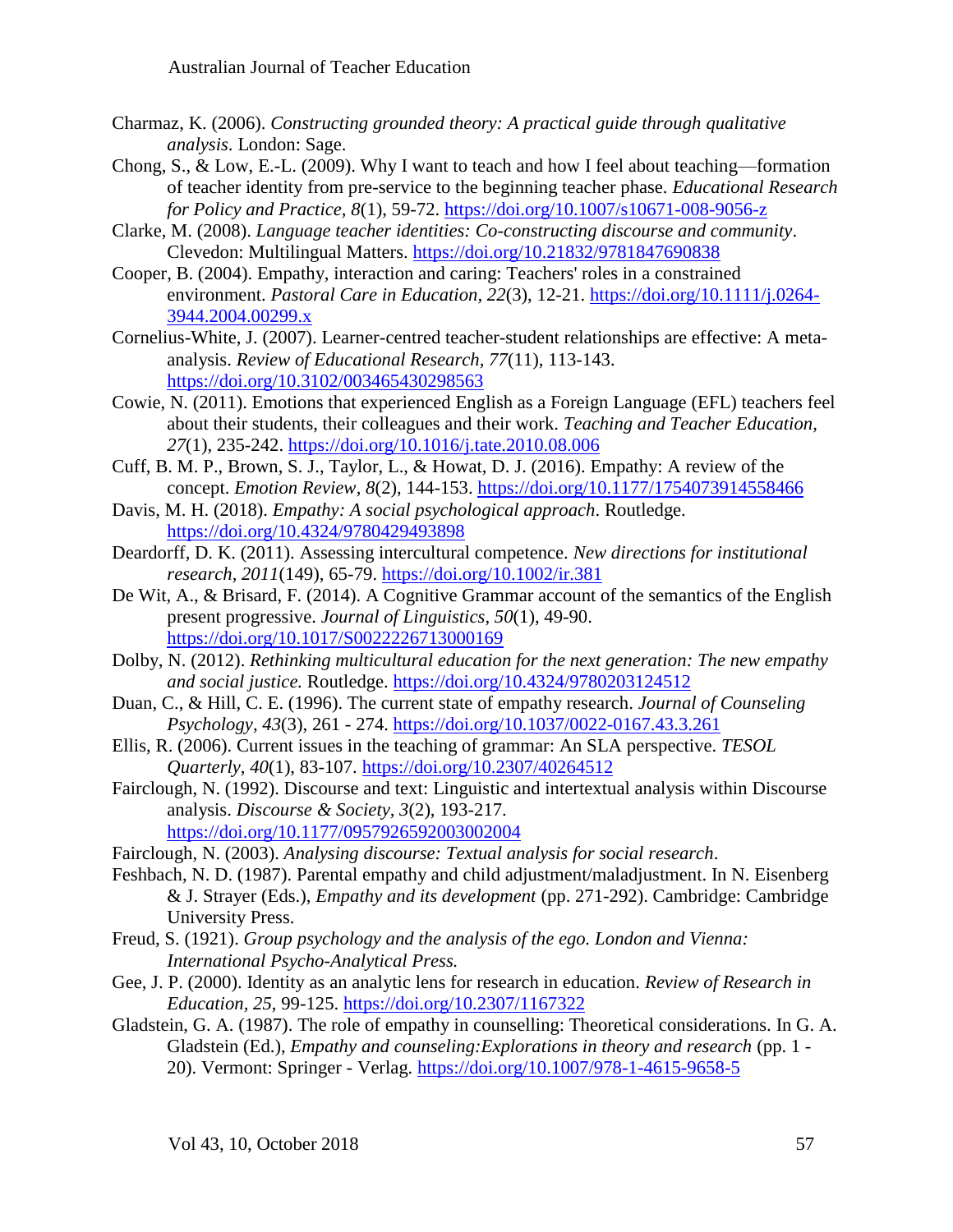- Glaser, B., & Strauss, A. (1967). *The discovery of grounded theory: Strategies for qualitative research*. Chicago: Aldine.
- Hoffman, M. L. (2001). *Empathy and moral development: Implications for caring and justice*. Cambridge University Press.
- Jahoda, G. (2005). Theodor Lipps and the shift from sympathy to empathy. *Journal of the History of the Behavioral Sciences, 41*(2), 151-163. <https://doi.org/10.1002/jhbs.20080>
- Klein, M. (1986). Notes on some schizoid mechanisms. In J. Mitchell (Ed.), *The selected Melanie Klein*. London: Penguin.
- Kohut, H. (1978). *The search for the self: Selected writings of Heinz Kohut 1950 - 1978* (Vol. 1). Conneticut: International Universities Press.
- Kramsch, C. (1993). *Context and culture in language teaching*. Oxford: Oxford University Press.
- Kramsch, C. (2011). The symbolic dimensions of the intercultural. *Language Teaching, 44*(03), 354-367. <https://doi.org/10.1017/S0261444810000431>
- Langacker, R. W. (2001). The English present tense. *English Language and Linguistics, 5*(02), 251-272.<https://doi.org/10.1017/S1360674301000235>
- Lantolf, J. P., & Beckett, T. G. (2009). Sociocultural theory and second language acquisition. *Language Teaching, 42*(4), 459-475.<https://doi.org/10.1017/S0261444809990048>
- McAllister, G., & Irvine, J. J. (2002). The role of empathy in teaching culturally diverse students: A qualitative study of teachers' beliefs. *Journal of Teacher Education, 53*(5), 433-443. <https://doi.org/10.1177/002248702237397>
- McAlinden, M. (2014). Can teachers know learners' minds? Teacher empathy and body language in English language teaching. In G. Zhang & C. Dunworth (Eds.), *Critical perspectives in language education*. Switzerland: Springer. [https://doi.org/10.1007/978-3-](https://doi.org/10.1007/978-3-319-06185-6_5) [319-06185-6\\_5](https://doi.org/10.1007/978-3-319-06185-6_5)
- Min, E. (2001). Bakhtinian perspectives for the study of intercultural communication. *Journal of Intercultural Studies, 22*(1), 5-18. <https://doi.org/10.1080/07256860120037382>
- Mockler, N. (2011). Becoming and 'being' a teacher: Understanding teacher professional identity. In J. Sachs & N. Mockler (Eds.), *Rethinking educational practice through reflexive inquiry: essays in honour of Susan Groundwater-Smith*. New York: Springer. [https://doi.org/10.1007/978-94-007-0805-1\\_9](https://doi.org/10.1007/978-94-007-0805-1_9)
- Mockler, N., & Sachs, J. (2006). *More than 'identity': Tools for the teaching profession in troubled times*. Paper presented at the Australian Association for Research in Education Annual Conference, University of South Australia.
- Oakley, A. (1981). 1nterviewing women: A contradiction in terms. In H. Roberts (Ed.), *Doing feminist research* (pp. 30-61): London: Routledge and Kegan Paul.
- Pennycook, A. (1990). Critical pedagogy and second language education. *System, 18*(3), 303- 314. [https://doi.org/10.1016/0346-251X\(90\)90003-N](https://doi.org/10.1016/0346-251X%2890%2990003-N)
- Ramanathan, V. (2002). *The politics of TESOL education: Writing, knowledge, critical pedagogy.* New York: RoutledgeFalmer.
- Reinharz, S., & Chase, S. (2001). Interviewing women. In JF Gubrium & JA Holstein. *Handbook of Interviewing Research: Context and Method*, 221-238. Sage. <https://doi.org/10.4135/9781412973588.n15>
- Rogers, C. R. (1957). The necessary and sufficient conditions of therapeutic personality change. *Journal of Clinical and Consulting Psychology, 60*(6), 827 - 832. <https://doi.org/10.1037/0022-006X.60.6.827>